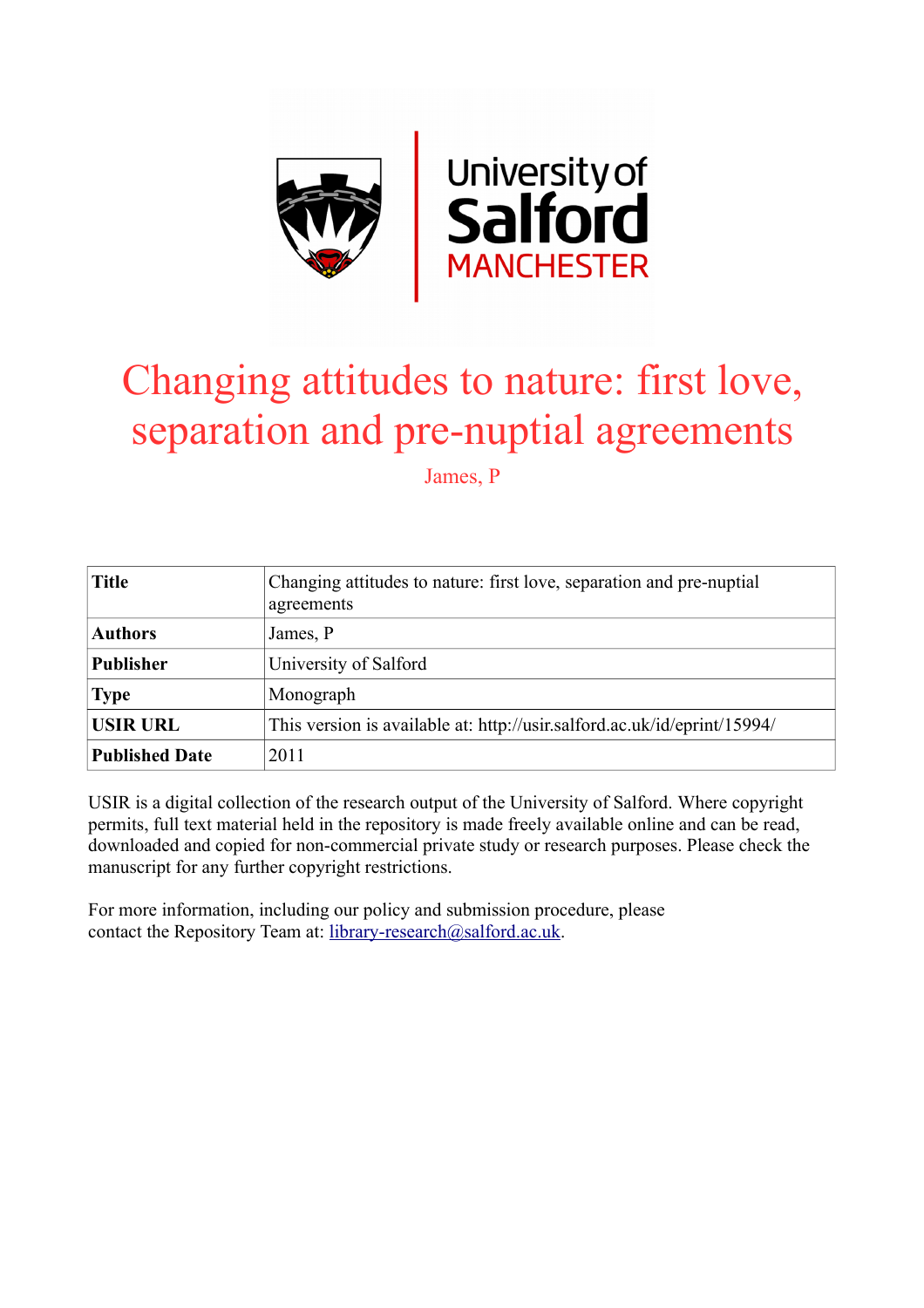# **University of Salford** Inaugural Lecture 29<sup>th</sup> March 2011

# **Changing Attitudes to Nature: first love,** separation and pre-nuptial agreements

Lecture given by:

**Philip James** PhD, BSc(Hons), PGCE, Adv Cert, CBiol, FSB, FIEEM, FHEA

On appointment as: **Professor of Ecology School of Environment and Life Sciences University of Salford** Salford **M54WT** 

Contact: P.James@salford.ac.uk @Prof PJames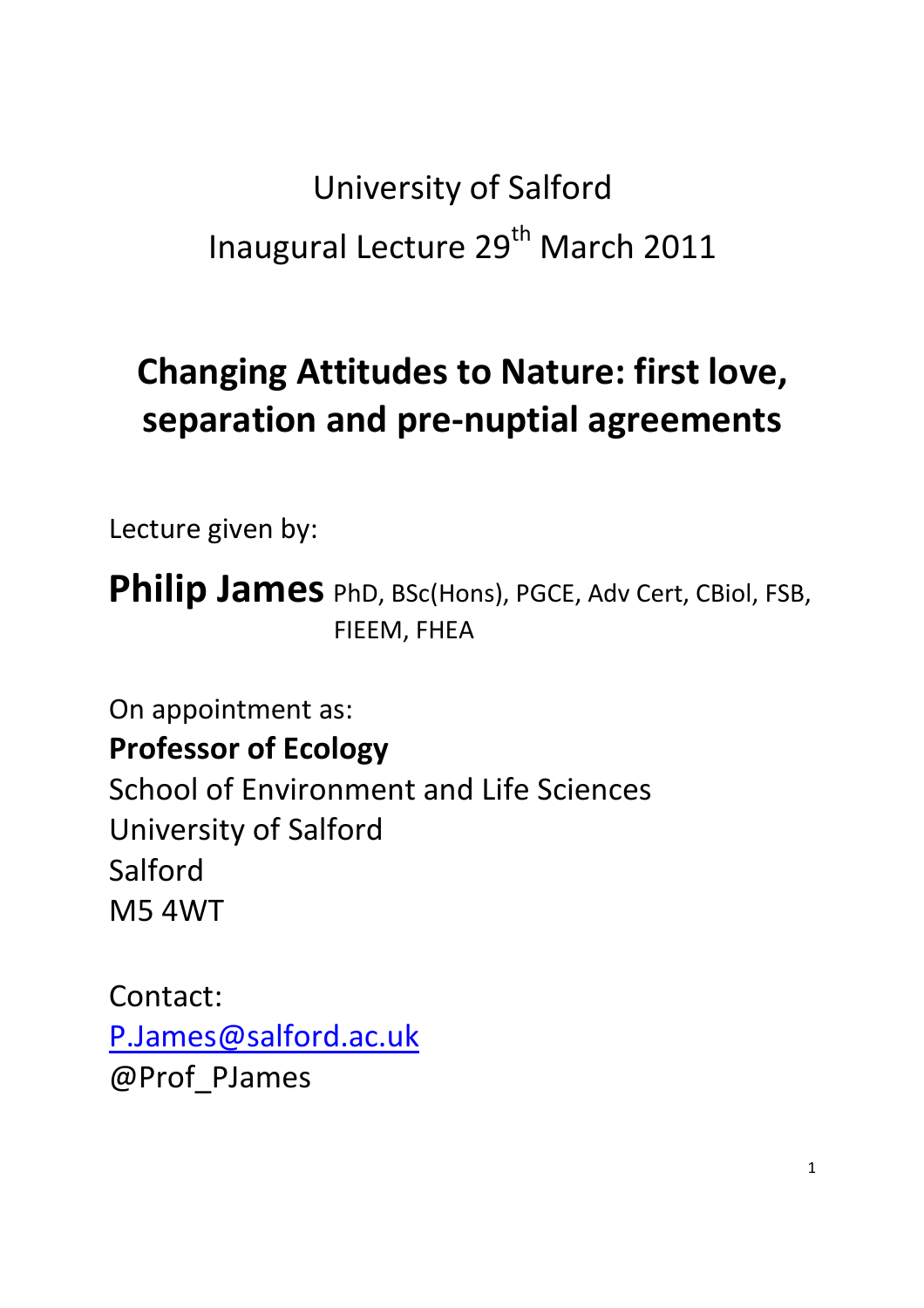### **Author's Biography**

## Presented by Professor G. Aouad PVC(Research & Innovation) and Dean of College of Science & Technology.

Upon graduating from the University of Bradford with a Degree in Applied Biology Philip worked as an agronomist for United Biscuits. There, with others he oversaw the growing and storage of 120,000 tonnes of potatoes per year.

Whilst with United Biscuits Philip was able to read for a PhD at the University of Wales (Swansea). At the conclusion of his viva he was asked to leave the room whilst the examiners came to their decision. He did not even have time to drink a cup of tea before being invited back in and told that he had passed, and that no changes were required to the thesis. His work was the foundation of further studies taken up by the then Potato Marketing Board to investigate the sub-cellular causes of the physiological changes he had discovered and documented.

His work for United Biscuits had been classified as confidential and so when Philip came to Salford in 1994 and he took the opportunity to change direction and focus on wider environmental issues.

Philip has developed an international reputation for his work in Ecology with a specific focus on urban areas, which ties in with one of the four themes for the University of Salford. His work is interdisciplinary combining elements of natural and social sciences, ecology and art, and health and town planning.

He has published more than 100 articles, received numerous research grants and awards, steered nine postgraduates to successfully complete their PhDs, some of who are able to join us tonight, and is currently supervising a further six students.

The change of date for this lecture has meant that colleagues from universities in Leeds and Birmingham, from the Centre for Ecology and Hydrology and from the Countryside Council for Wales are unable to join us. Yet the revised date meant that some who could not come last week are able to be here tonight.

An inaugural lecture represents a significant milestone in an academic's career. It provides official recognition of promotion to professor, and provides an opportunity for them to present an overview of their research career so far, update colleagues on current and future research plans, and introduce their research to wider audiences. This lecture marks Philip's appointment as Professor of Ecology in the School of Environment and Life Sciences.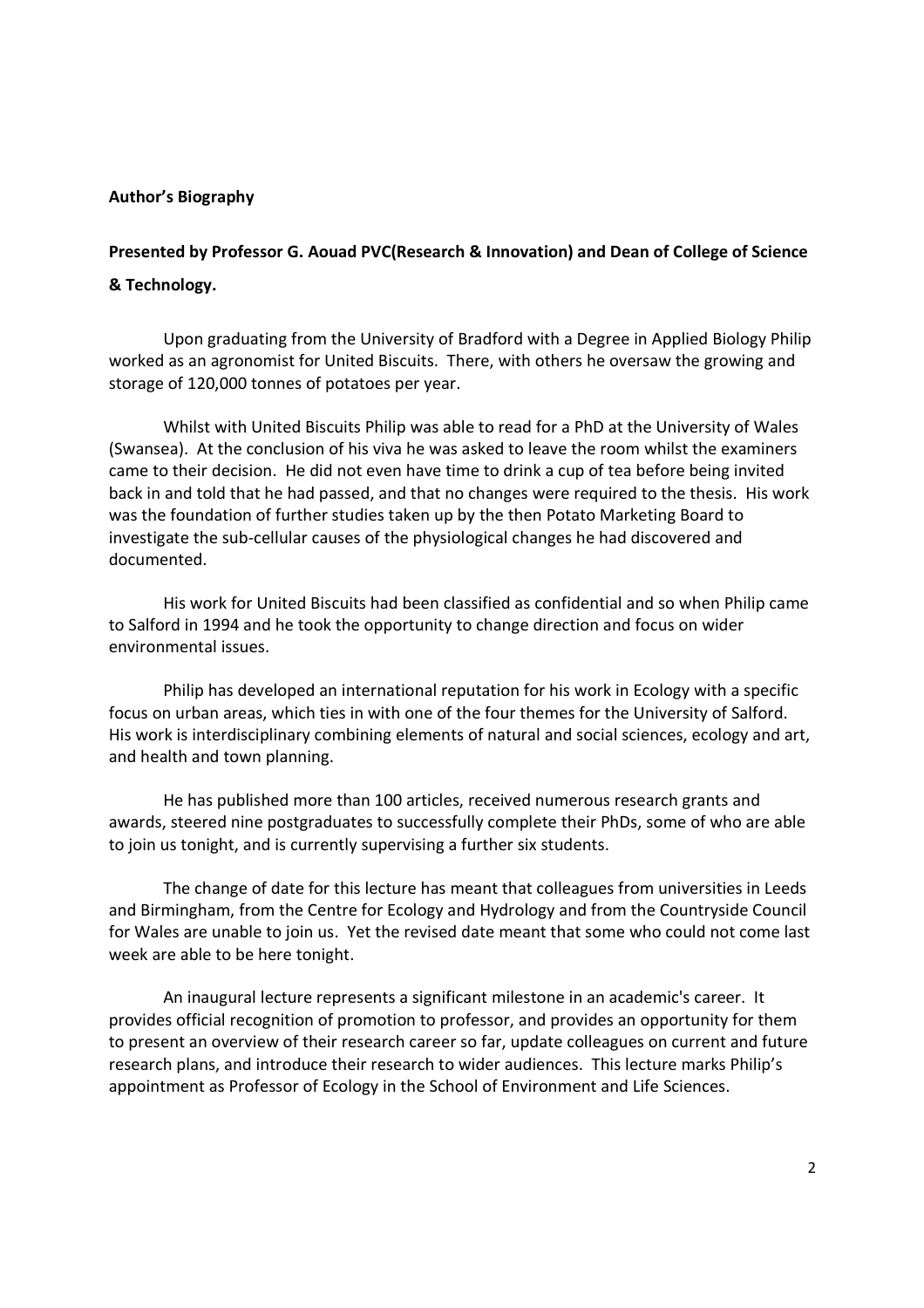# Changing Attitudes to Nature: first love, separation and prenuptial agreements

#### **Abstract**

In his inaugural lecture Professor James addresses questions such as why we keep pets, what happened in Salford on 29<sup>th</sup> October 1827, and how to improve your personal efficiency by ten to fifteen percent. The answers to these questions address different aspects of society's changing attitudes to nature.

Professor James will review the critical episodes that have shaped the way we interpret, and interact with, the natural world. He will discuss the early tentative steps of our love affair with nature, and explore how the stresses and strains of everyday life led to individuals and society becoming increasingly disconnected from the natural world. Today there are signs that the relationship is back on, this time its foundations are based on valuing the services provided by ecosystems which, he argues, is the equivalent of preparing a pre-nuptial agreement.

During the lecture Professor James will report on his research findings and those of the Post Graduate Researchers at Salford with whom he has worked<sup>1</sup>. He will demonstrate the contribution of these studies to the international debate re-framing our future relationship with the natural world, which, in turn, will shape the world in which we all live.

 $1$  These links are not set out in this paper as much of the data presented is being prepared for publication.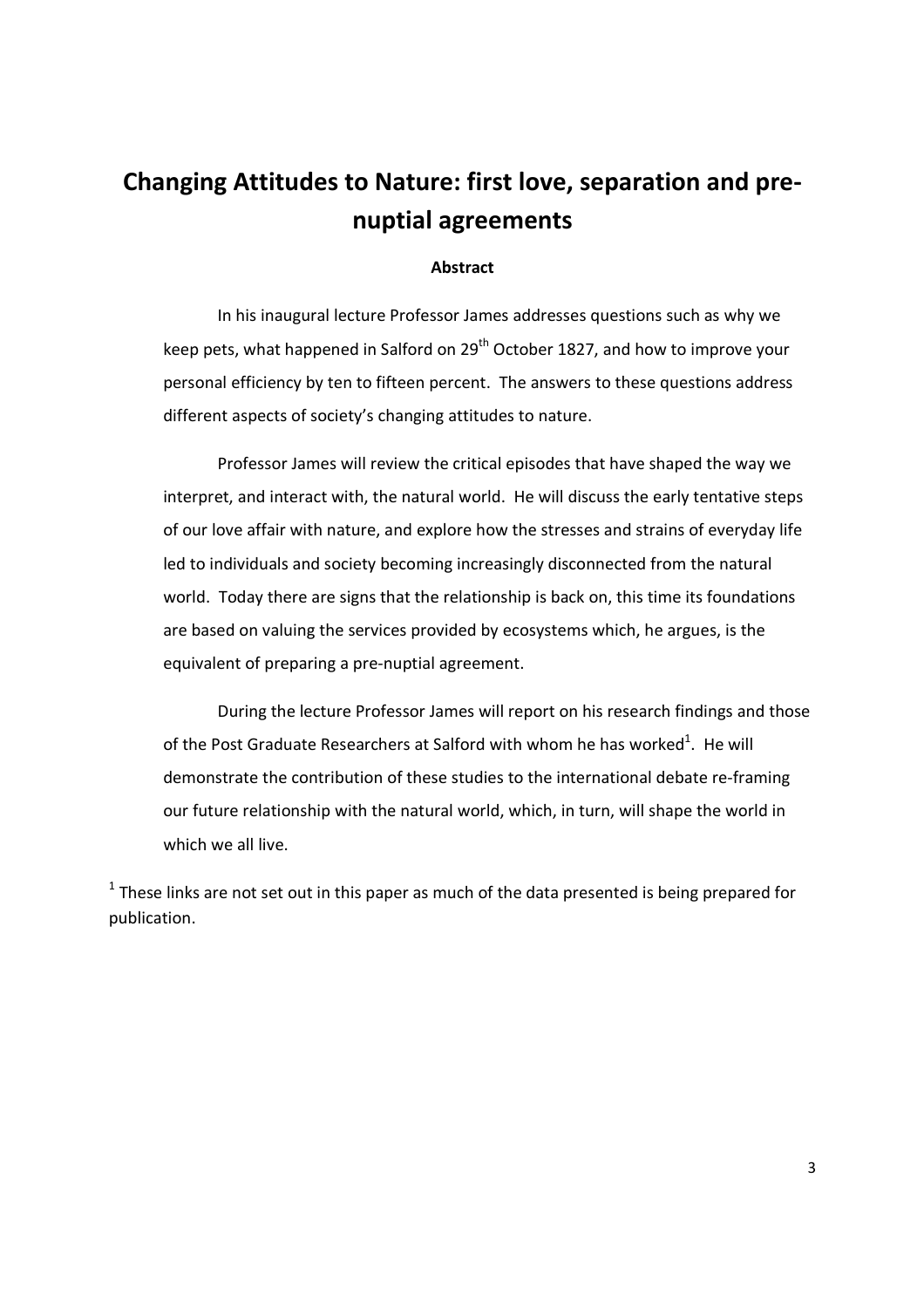#### **Introduction**

Aristotle (384-322 BC), having lost out on the top job at Plato's academy in Athens went to Lesvos where he stayed for two years prior to taking up an appointment as tutor to Alexander, later known as Alexander the Great. During his time on Lesvos Aristotle laid the foundations for the science of Biology and of Ecology. He described, in detail, the animals on the island and the habitats in which they were found. Aristotle's biology and ecology was observational. Aristotle, in the same way that we all do, interpreted the world he saw about him in the context of the knowledge and context of the time. He is reported as stating: Nature made nothing in vain and everything has a purpose. Plants were created for the sake of animals and animals for the sake of men (sic). Domestic animals are here to labour, wild ones to be hunted (Thomas, 1984). Aristotle's ideas dominated thought through to the seventeenth century (1668) and the advent of the experimental approach of Francesco Redi. It was only in the nineteenth century, based on work by Louis Pasteur, that the experimental approach to Biology and Ecology, that distinguish those sciences today, became dominant.

In 1866 Ernst Haeckel was the first to give substance to the term Ecology, a word coined by Hanns Reiter who combined the Greek words oikos (house) and logos (study), by defining is as the study of "the total relations of organisms to the external world". Haeckel went on to state that ecology is "the body of knowledge concerning the economy of nature  $-$  the investigation of the total relations of animals both to their organic and inorganic environment. Ecology is the study of all the complex inter-relations referred to by Darwin as the condition of struggle for existence (Honari and Boleyn, 1999)." This struggle for existence is what drives evolution.

Ecology, then, is about relationships. Amongst other topics, it is concerned with the relationship between people and their natural environment. Sir Julian Huxley FRS (1887-1975), the English evolutionary biologist, humanist and internationalist, said that evolution occurs in three different sectors. The first is inorganic - the cosmic processes of matter. The second is biological – the evolution of plants and animals. The third is psychological and is the

 $\overline{4}$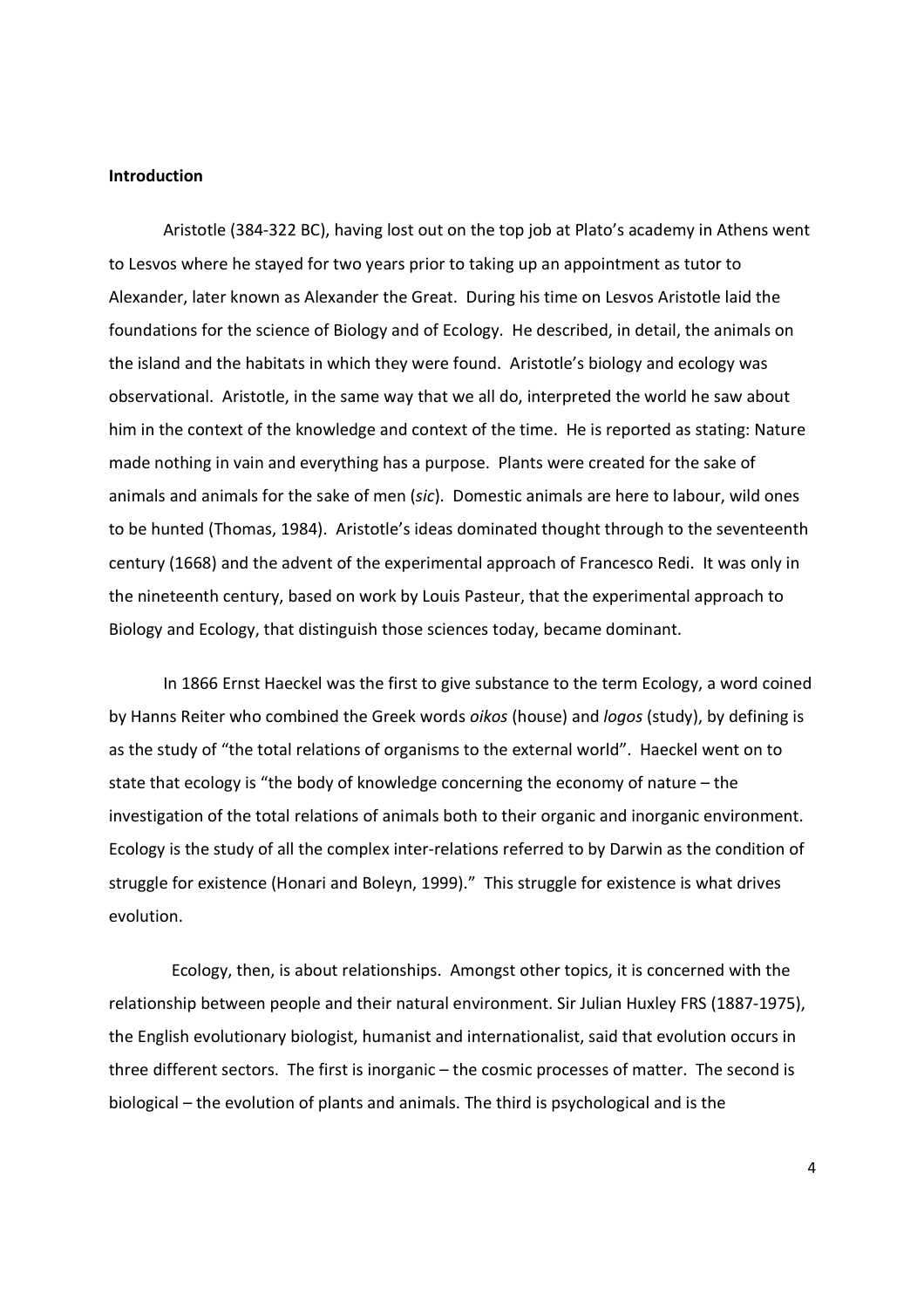development of man's culture (Fairbrother, 1972). The first two stages, as far as humans and our relationship with the natural word, need not overly concern us: cosmic processes operate at a time scale beyond our comprehension and experience, and evolution of humans is thought to be more or less complete, though there are some indications that we might undergo relatively minor morphological changes, to become shorter and fatter. It is however, the third stage, the development of culture that is critical. Culture is defined by the OED as "the customs, ideas, and social behaviour of a particular people or group". We can look for landmarks in that evolution of that culture to discover the people and places that shaped our ideas, and we can ask questions about the future of that relationship, what might we expect in the future. In this lecture those landmarks are described as being first love, separation and prenuptial agreement.

#### **First Love**

For most of human history Aristotle's stated attitude persisted: nature was there to support humans, animals were beasts of burden and once they were no longer useful, through injury, ill treatment or old age, they were disposed of. In the seventeenth and eighteenth centuries attitudes began to change. Whilst pet keeping was fashionable among the well-to-do in the Middle Ages: pet monkeys were imported in the thirteenth century, it was during the sixteenth and seventeenth centuries when pets really established themselves as a normal feature of the middle-class household. It was at this time that the middle classes, mainly in the cities and towns, could afford to keep an unproductive animal. Pet monkeys, tortoises, otters, rabbits and squirrels (red squirrels) were common. In the country pet lambs were cherished. In the eighteenth century sympathies widened and there were pet hares, mice, hedgehogs, bats and toads. Caged birds were kept either for their song (canaries, nightingales, goldfinches, larks and linnets) or for their ability to imitate the human voice (parrots, magpies and jackdaws). Certain wild birds e.g. the robin became honorary pets even though they were not caged (Thomas, 1984). This flourishing of pet keeping represents a major shift in attitude towards

5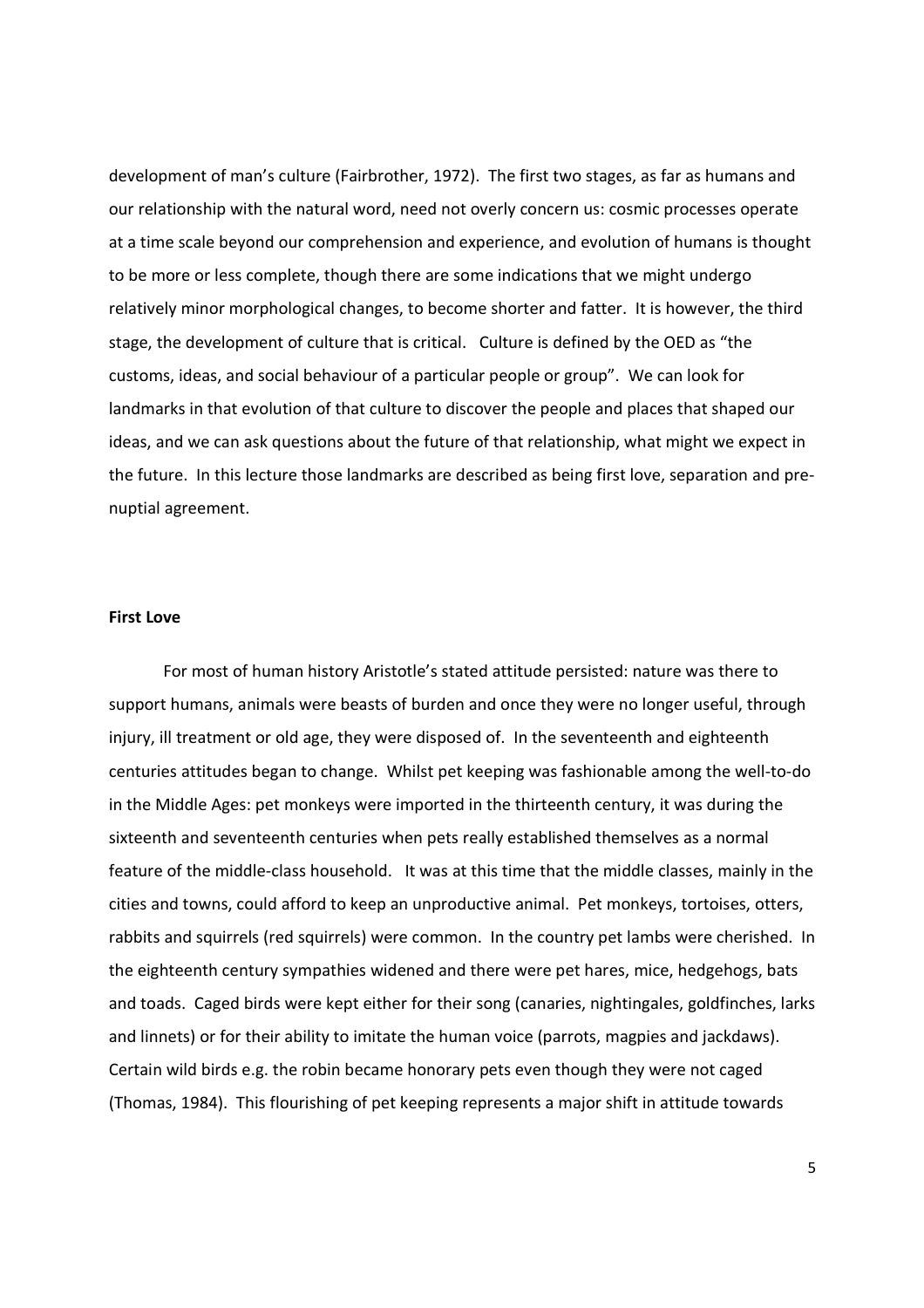animals, particularly in respect to those species whose character was deemed to be likable. Three particular features distinguish the pet from other animals (1) it is allowed into the house, (2) it is given an individual personal name and (3) it is never eaten. This final feature is not for gastronomic reasons or because of their taste but because of their close relationship with human society. Pets were company for the lonely, relaxation for the tired, and a compensation for the childless. They manifest virtues which humans all too often lack (e.g. faithfulness) and were held out as models to domestic servants (Thomas, 1984).

In the 18<sup>th</sup> century William Tuke, a Quaker philanthropist who ran an asylum for people with severe mental ill health filled the courtyard with rabbits, gulls, hawks and poultry in the hope of encouraging benevolent feelings, greater responsibility and self-control. In the 19<sup>th</sup> century the British Charity Commission recommended that sheep, hares, monkeys, and other domestic animals should be added to those institutions in a bid to create less hostile, and more attractive places. Even Florence Nightingale recognised the value of animals and in her Notes on Nursing (1880) indicting that people confined to the same room gained pleasure from the presence of a bird (Wells, 2011).

Pets and domesticated are particular aspects of nature, ones with which we have a particularly close bond, but what about less tamed nature? It is to the late eighteenth and early/mid nineteenth centenary that we look for evidence of a cultural shift towards appreciating and loving this aspect of nature.

In the late eighteenth century revolution was rife across Europe. Social revolution, (for example the French Revolution, 1789-1799), and industrial revolution, the first industrial revolution began in the late eighteenth century, brought with them massive changes in culture. Pertinent to the theme of this lecture are three major changes: people began to appreciate nature, people began to study nature and people began to protect nature.

The Romantic Era, a complex artistic, literary and intellectual movement, was a reaction to the Industrial Revolution, a revolt against the scientific rationalisation of nature, was embodied in the visual arts, music and literature, and had wide ranging implications including in to Natural History. The Revolution in France turned attention away from the Grand Tour

 $6\overline{6}$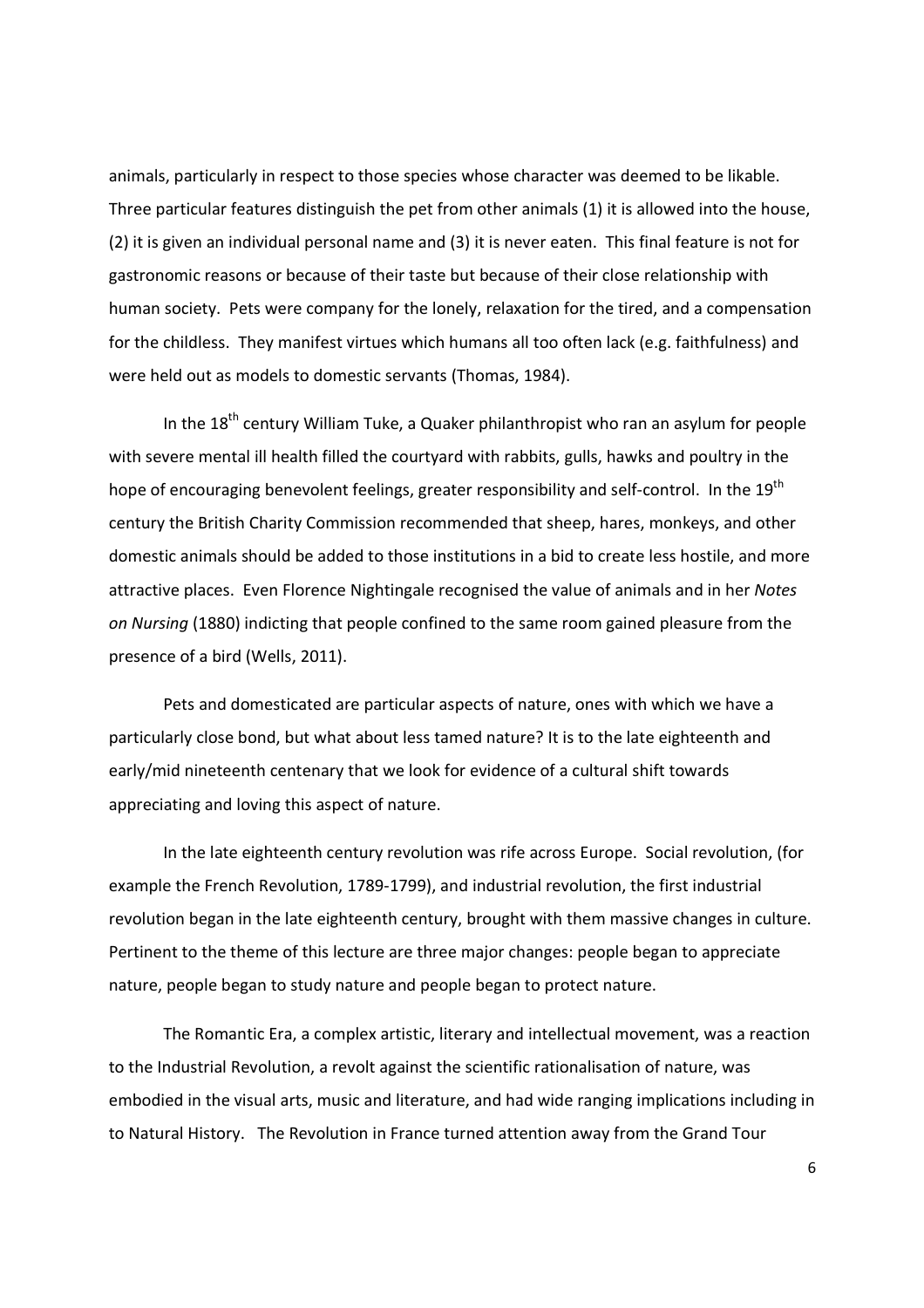(1660s-1840s) and led to a heightened valuation of more local landscapes, for example the Lake District, North Wales and The Peak District. William Wordsworth (1770-1850), Joseph M. W. Turner (1775-1851), Charles Darwin (1809-1882), William Morris (1834-1896), and John Ruskin (1819-1900): poet, painter, scientist, designer, and critic were contemporaries. So were Elizabeth Gaskill (1810-1865), Charles Dickens (1812-1870), and Friedrich Engles (1820-1895). These three, through their writing, brought attention to the plight of the working class, and the inequalities that were rife in cities and nearby.

People were prepared, as they are still today, to fight for their rights to access to the countryside. In Flixton, Mr. Ralph Wright, Landowner, anxious to give his estate a more parklike appearance began removing footpaths and fences. Later, he shut in one footpath completely without applying for a Magistrate's Order and diverted another path further away from his house. His neighbours, not wishing to appear unfriendly, refrained from intervening, but when he took the next step, attempting to divert paths beyond his property, local feeling was aroused. Under The Stopping-Up of Unnecessary Roads Act 1815 any two magistrates could close a path subject to an appeal to Quarter Sessions. Mr. Wright was a magistrate and had no difficulty in persuading two brother magistrates to sign the diversion orders. Mr. Wright acted too hastily, and before the Orders were confirmed by the Quarter Sessions he stopped up the entrance to his property, ploughed up the old path, and sowed the land with oats. Mr. Samuel Wood, a local farmer, and others broke down the obstructions and restored the original path by treading down the oats. The magistrates hesitated, but in 1824 Mr Wright obtained another Order. It was appealed against and abandoned. After two more efforts the Closing Orders were confirmed at Quarter Sessions.

The Manchester Footpath Preservation Society (MFPS) formed on 15<sup>th</sup> November 1826 as a result of this and other "stopping-up" orders around numerous Lancashire towns. The MFPS was lead by a group of liberals non-conformists centred on the Cross Street Unitarian Chapel, they were challenging the established Anglican Tory politics (Taylor, 1997), and in particular the rights to walk across long established footpaths, a sign of liberty when access to the countryside was being diminished.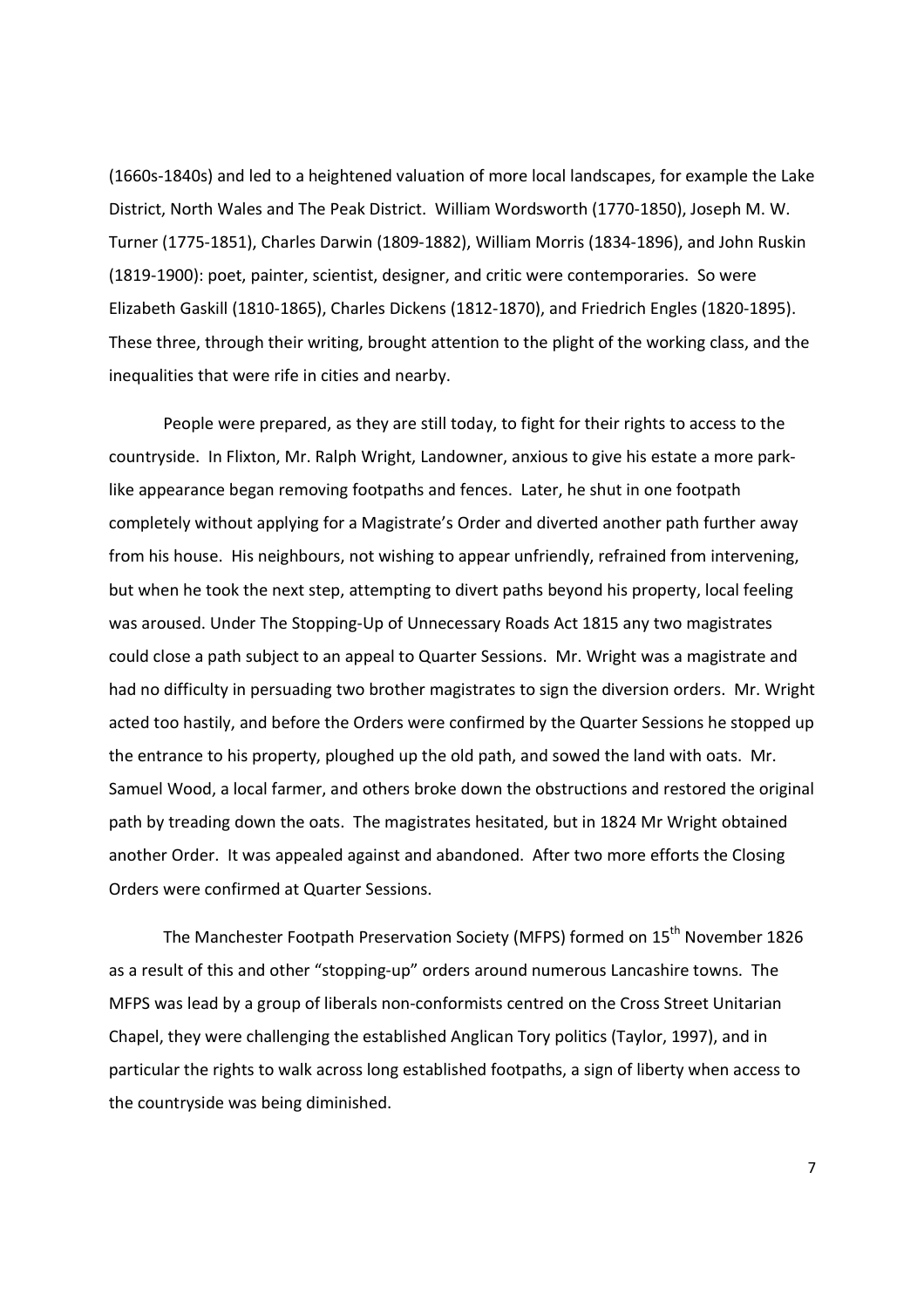Mr Wright's actions in Flixton created interest outside the local area. On 29<sup>th</sup> October 1827 the new orders again came to the Salford Michaelmas Quarter Sessions. A case was held contesting a "stopping up" order relating to public footpaths in Flixton. Despite the prevalence of bribery and coercion the footpath protection lobby succeeded in retaining sufficient witnesses who confirmed that the paths were necessary. The final stopping-up order was quashed by the Court of the King's Bench, and Flixton residents and members of the Manchester Association, in orderly procession, cut down the offending fences and restored the ancient way (Peak and Northern Footpaths Society, 1973).

The people of Flixton were fortunate in being able to access countryside. A few years later, in 1844 Engels wrote, when discussing how the proletariat had established schools only for the teaching therein to be taken over by the bourgeoisie, "These arrangements are very dangerous for the bourgeoisie, which has succeeded in withdrawing several such institutes "Mechanics' Institutes," from proletarian influences, and making then organs for the dissemination of the sciences useful to the bourgeoisie. Here the natural sciences are now taught, which may draw the working-man away from the opposition to the bourgeoisie, and perhaps place in their hands the means of making inventions which bring in money for the bourgeoisie; while for the working-man the acquaintance with nature sciences is utterly useless now when it too often happens that he never gets the slightest glimpse of Nature in his large town with his long working hours" (Engles, 1987).

Two years later, 1846, saw the opening of opening, in Salford and Manchester, of Peel Park, Queen's Park and Phillips Park, three parks paid for by public subscription, the first public parks in an industrialised city (Conway, 1996).

The Clarion cycling club was formed in 1895 after a group of likeminded individuals got together in Birmingham in 1894. It took the Clarion name from Robert Blatchford's socialist newspaper. Tom Groom, who called the original Birmingham meeting, speaking at the first National meet held at Easter in 1895 said: "We are not neglectful of our Socialism, the frequent contrasts a cyclist gets between the beauties of nature and the dirty squalor of towns make him more anxious than ever to abolish the present system. To get healthy exercise is not necessarily to be selfish. To attend to the social side of our work is not necessarily to neglect the more serious part. To spread good fellowship is the most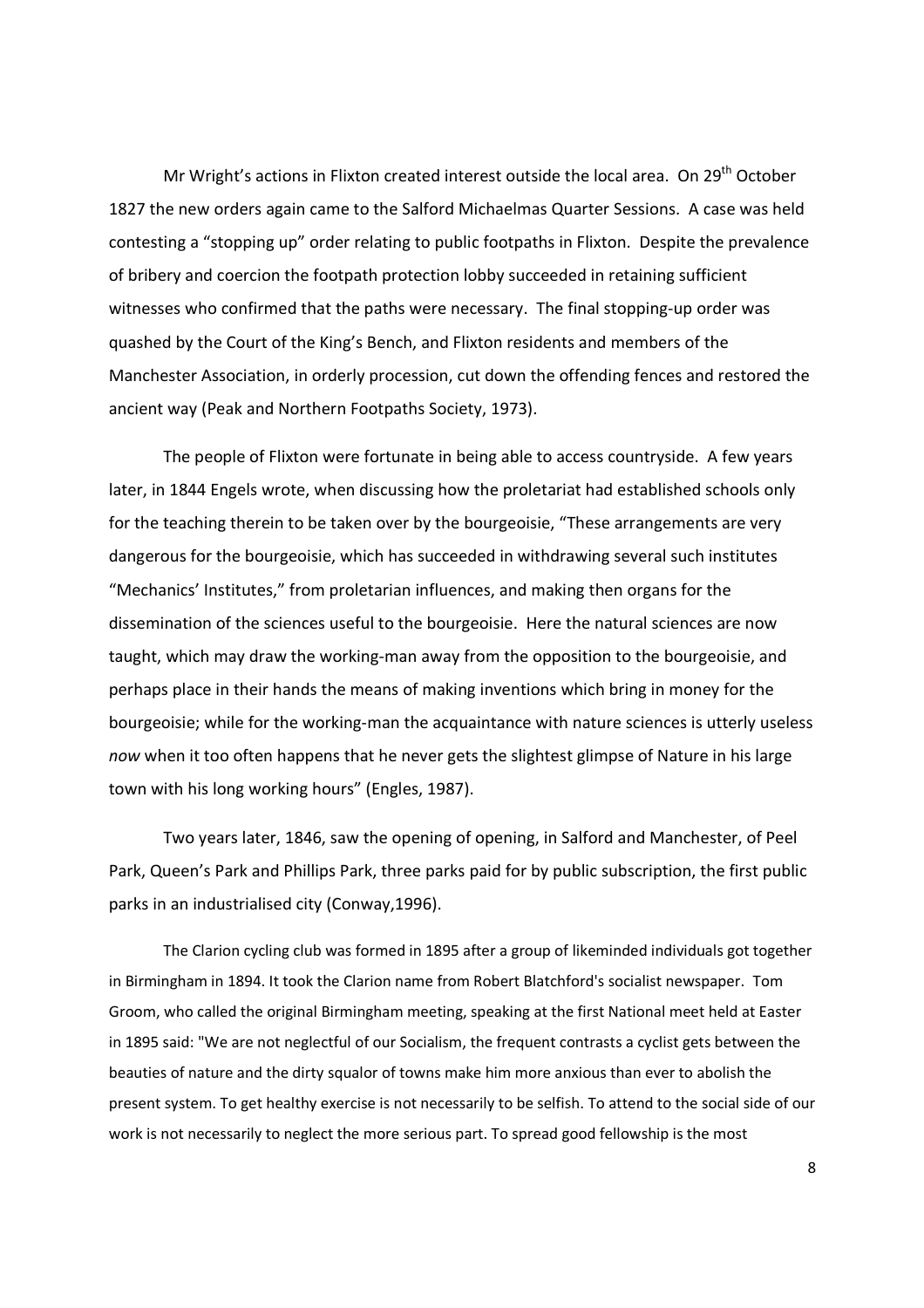important work of Clarion Cycling Clubs. Then, perhaps, the 'One Socialist Party' would be more possible and we should get less of those squabbles among Socialists which make me doubt whether they understand even the first part of their name" (Source Working Class Movement Library).

Maintaining access to land is still a major concern, as evidenced by the rising of middle class voices in response to the Coalition Government's plans to sell off the national forest estate. The attitudinal change that prompted these contemporary reactions can be traced back in time to the greater thinkers, writers, and social reformers of the nineteenth century.

The second societal change was that people began to study nature. The early interest in observing birds for their aesthetic rather than utilitarian (mainly food) value can be traced to the late-18th century and the works of Gilbert White, Thomas Bewick, George Montagu, and John Clare (Moss, 2004). Gilbert White (1720-1793), considered by many as England's first Ecologist and one of the founders of the modern respect for nature (Hazell et al., 2005), wrote his best known work The Natural History and Antiquities of Selborne in 1789. Thomas Bewick (1753-1828) published A General History of Quadrupeds in 1790 and the History of Birds (two volumes) from 1797-1804. George Montagu (1753-1815) is best known for his Ornithological Dictionary published in 1802, and John Clare (1793-1864) for his celebratory poetic representations of the English countryside and his lamentation of its disruption.

The first evidence of Ornithology as a science was in 1822 when John Blackwall presented three papers to the Literary and Philosophical Society (President - John Dalton) including: "Tables of the various species of periodic birds observed in the neighbourhood of Manchester with a few remarks tending to establish the opinion that the periodic birds migrate" (Holland et al., 1984).

The third change was that people began to protect nature. Until the Victorian era the Great Crested Grebe (Podiceps cristatus) was widespread. Its flesh was considered poor eating, but its eggs were prized both as food and for sale to collectors. The bird's plumage was popular in women's fashion accessories. The summer head and neck plumage were considered an ideal source of ostentatious adornment, and the fine, soft, but extremely dense feathering on the bird's body, known as "grebe fur" was used in hats, muffs, boas, shoulder capes and other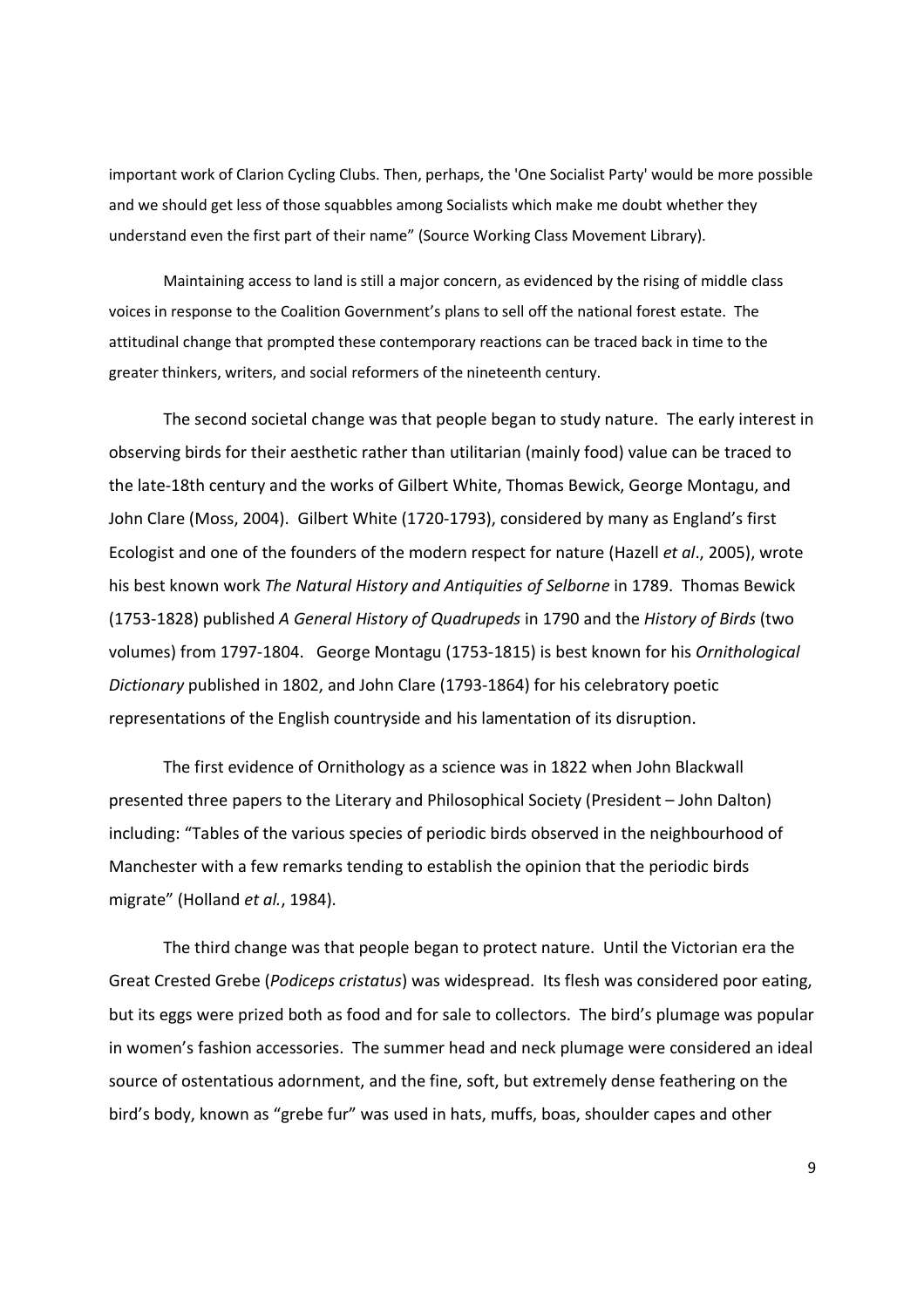trimmings. The population of Great Crested Grebes fell in about 10 years from over 10,000 breeding pairs to 42 pairs in 1860. The crash can be traced to one single act, a chance letter from one Richard Strangways to The Zoologist is 1851 who remarked on the ease with which he had obtained 29 grebes in Norfolk. This letter is credited with encouraging a switch from the European source to a harvest of the native stock.

The wearing of bird plumage as a fashion accessory was not confined to the UK, or to the wearing of plumage from Great Crested Grebes. Frank Chapman, walking the streets of New York, noted feathers from 40 species of birds in 700 hats. It is estimated that between five and 200 million birds where shoot annually to feed this trade. In 1889, Mrs Robert Williamson, aided by Hannah Poland both living in Didsbury, Manchester responded to this carnage by founding the Society for the Protection of Birds (Holland et al., 1984). The word "birdwatching" originates from around the same time: it appeared as the title of a book by Edmund Selous in 1901 (Moss, 2004). In 1904, the organisation founded by those women conservationists obtained its royal warrant and became the Royal Society for the Protection of Birds (RSPB) which is the largest wildlife NGO in Europe with over one million members i.e. around one person in 60 of the UK population (Cocker and Mabley, 2005). In the USA similar changes in attitudes were also prevalent and visible in the establishment of the National Audubon Society (Audubon) in 1905.

There was also a significant shift towards seeing nature as a public good. In 1893, meeting in Grosvenor House, off Park Lane, under the chairmanship of His Grace, the Duke of Westminster, Octavia Hill, Robert Hunter (later Sir Robert), and Canon Hardwicke Rawnsley saw the fruition of an idea first put forward by Robert Hunter in September 1884: the National Trust for Places of Historic Interest and Natural Beauty, now known more simply as the National Trust was found. The central idea which Hunter put forward in 1884 was of "a Land Company formed ... with a view to the protection of the public interests in the open spaces of the country" (Fedden, 1974). Importantly here was a vision of the public interest replacing that of the private landowner.

 $10<sup>1</sup>$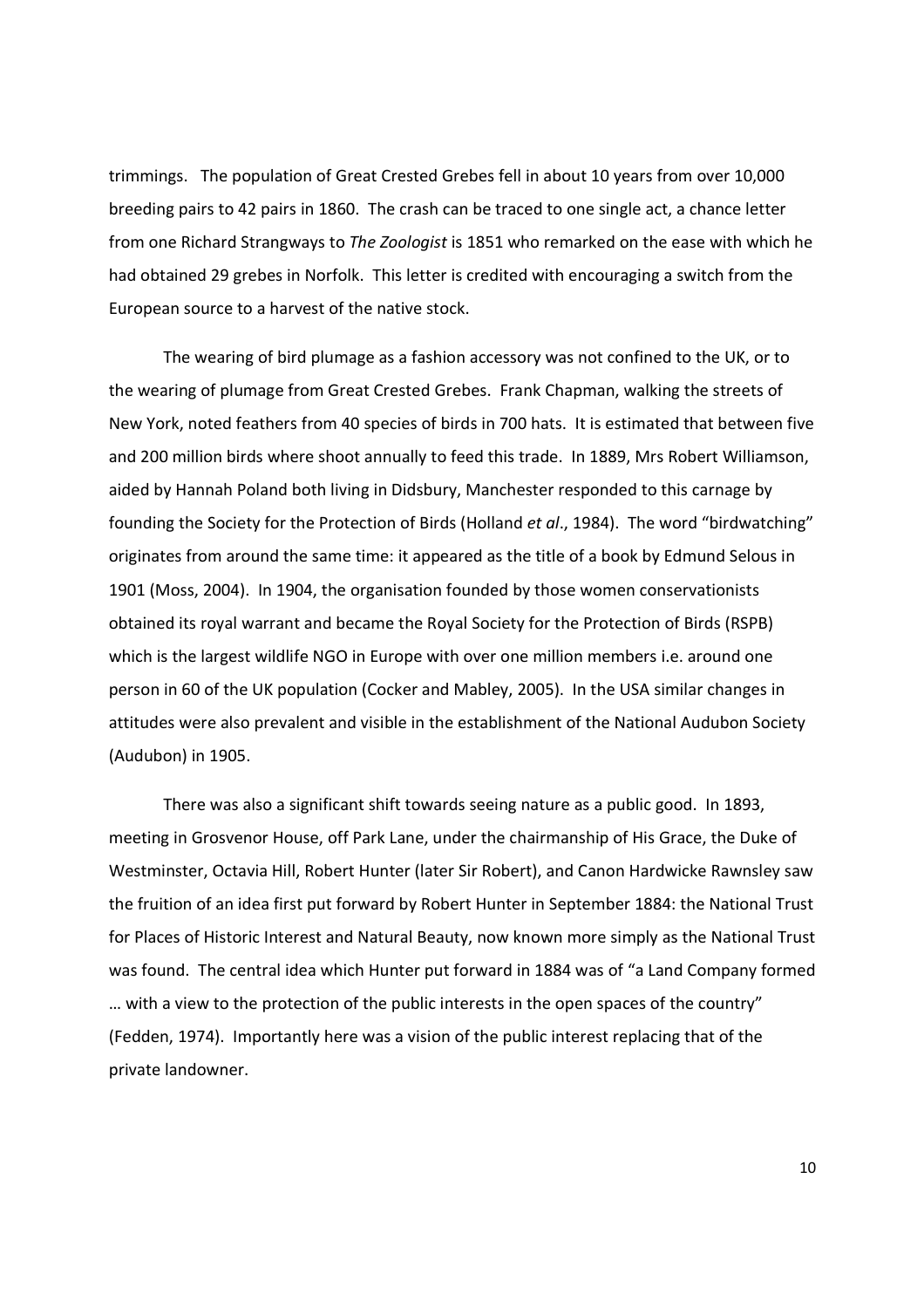The British Outdoor Movement burgeoned in the interwar years. Walking and mountaineering groups were predominantly populated by the upper-middle-class, metropolitan professional and intellectual élite. The character of that movement had been shaped by manifold forces: eighteenth-century Romantics; early nineteenth-century, utilitarian, urban, middle-class, liberal radical footpath campaigners, proponents of anti-capitalist organic and regenerative alternatives, such as John Ruskin and William Morris; and the Christian nonconformist church – and chapel – based improving culture all hand their influence (Taylor, 1997).

On the 24<sup>th</sup> April 1932 the mass trespass of Kinder Scout took place. It was staged to highlight that walkers in England and Wales were denied access to areas of open country. However, it took the Second World War for society to shift sufficiently for this dream to be realised. There was a general recognition that the Britain to which the soldiers and sailors returned was not a land fit for heroes and something had to be done. At the end of the 1940s conservation became part of a new approach to the manifold problems of town and country, involving the rehabilitation of towns, economic revitalisation of the countryside, planning for leisure and the creation of new national and regional parks and nature reserves. The centre piece was the 1949 National Parks and Access to the Countryside Act (Adams, 1996). In 1951 the first National Park in the UK, The Peak District National Park (1438 square kilometres), was created. Today it has around 20 million day visitors a year (Peak District National Park Authority, Not dated).

#### **Separation**

All would seem rosy and relationship between people and their natural environment was on a good footing. However, complacency is not appropriate.

A recent RSPB survey (2005) of 1,000 people indicated that 86% of them enjoyed watching garden birds. However, the organisation said the public's knowledge of birds is not

 $11$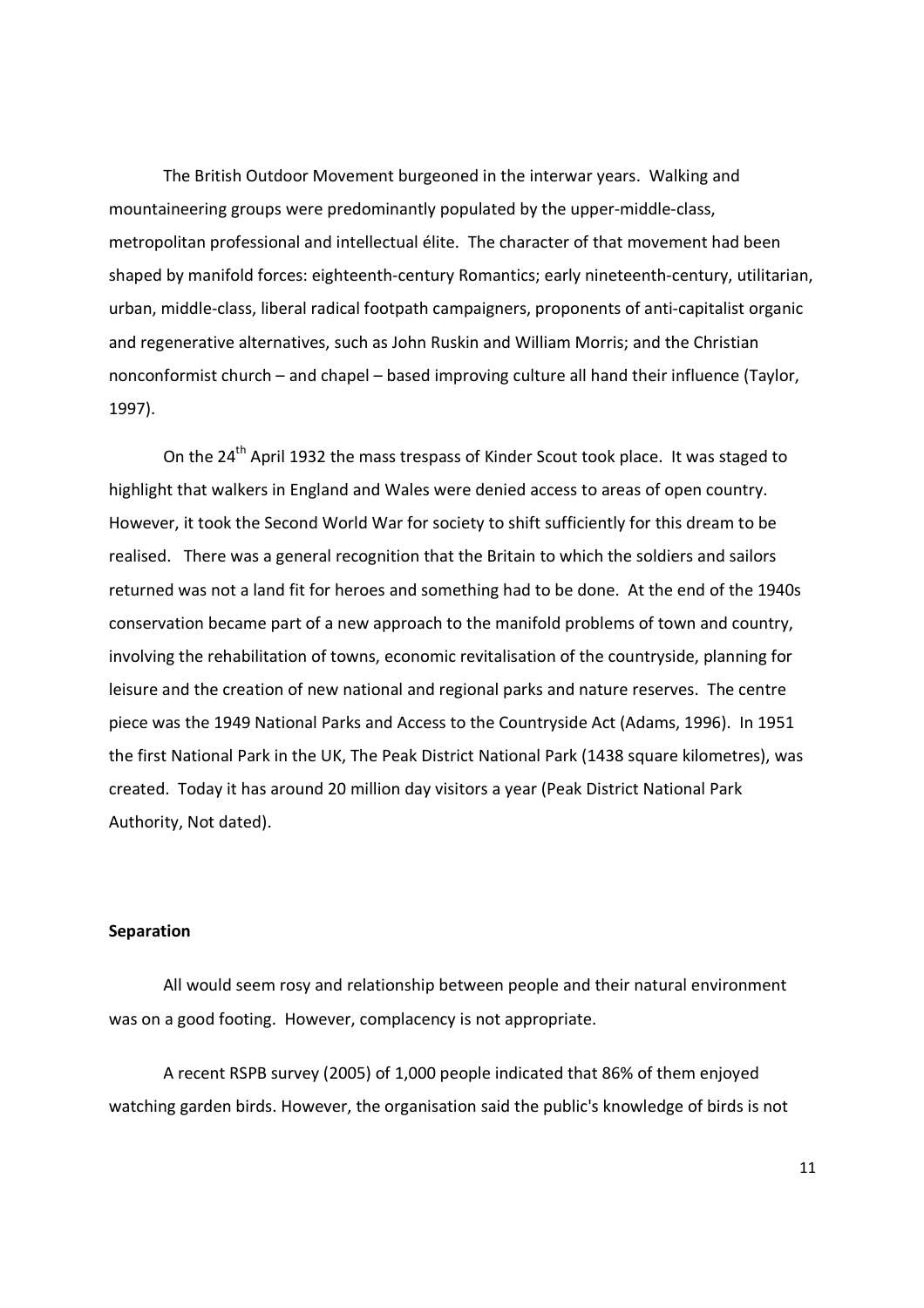always impressive. Sixty five per cent did not know the house sparrow was the UK's most common garden bird, and almost half did not realise the numbers of that species is falling. The distinctive blue cap and yellow breast helped only 70% of people to pick out the blue tit from a line-up of the five most common garden birds House sparrow, Blackbird, Starling, Blue tit, Chaffinch (The Daily Telegraph, 2011), and when asked to identify the Chaffinch, only 56% recognised it. Why is it that the British Public so ignorant of their natural environment? Perhaps the answer lies in understanding what sparks a person's interest in, passion for nature, for wildlife. One of the most important factors is the experience of a place in which you are able to explore, interact with, and get to know nature (Leroi, 2010). Where were, are the important places to you; those places that sparked your passion and enthusiasm? Are there any? Have we moved away from personal contact with nature towards a virtual contact?

Data collected by England Marketing for Natural England show a pattern in childhood play that moves away from experiencing nature (Table 1).

| Location                             |       | Age (%) |                      |
|--------------------------------------|-------|---------|----------------------|
|                                      | $50+$ | <50     | Children             |
|                                      |       |         | $(7-11 \text{ yoa})$ |
| At home or my friend's home indoors  | 73    | 78      | 83                   |
| Garden                               | 73    | 78      | 75                   |
| Indoor activity centre               | 2     | 12      | 22                   |
| Indoor after school club             | 5     | 15      | 23                   |
| Indoor sports centre                 | 5     | 14      | 20                   |
| Indoors (mean)                       | 4.0   | 13.7    | 21.7                 |
| School playground                    | 58    | 64      | 40                   |
| School playing fields                | 35    | 51      | 25                   |
| Outdoor adventure playground         | 16    | 31      | 22                   |
| "Formal" outdoor (mean)              | 36.3  | 48.7    | 29.0                 |
| In the street near my home           | 80    | 74      | 40                   |
| Woods                                | 52    | 44      | 10                   |
| Heat/Fields/Farmland                 | 49    | 39      | 9                    |
| Riverside/Canalside/Pond             | 33    | 22      | 7                    |
| Mountains/Moorland/Other wild spaces | 18    | 11      | 4                    |
| Informal outdoors (mean)             | 46.4  | 38.0    | 14.0                 |

Table 1: Where children and adults played (based on England Marketing, 2009)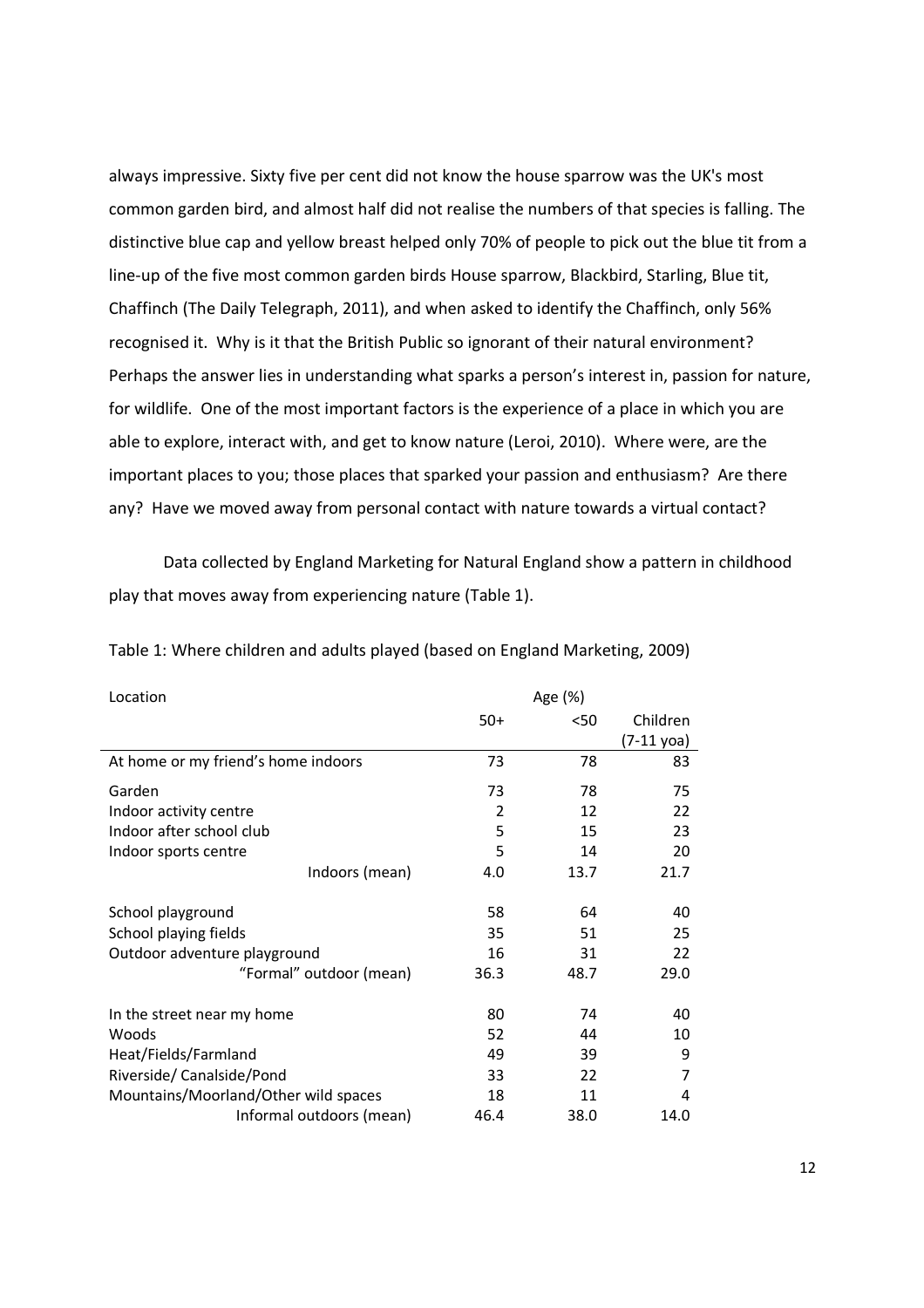Parents struggle with competing, rational, and emotive judgments (personal and social in nature) about positive and negative risks associated with play. With long working hours parents are tired at the end of the day, have little time to supervise their children at outside play and by the time most parents get home they just want to relax. Finally, contemporary discourse describe the hazards associated with nature: infectious disease, harmful plants and animals, and people. We are encouraged to manage our own risks, but without the necessary information to understand and take the necessary precautions. Safety is also a huge issue for parents who are afraid to let their children roam the streets and woods for fear of who might be out there. The current disconnect between society and natural history means that parents are often not the conduit for natural history education for their children for the parents are also disconnected and are often not able to identify common plants and animals (Reagan and Fleischner, 2009).

If the parents cannot provide this experience what about the teachers? People enter the teaching profession, by and large, at similar ages to parents whose children they teach. Teachers have the same background the same experience as parents. It comes; therefore, as no surprise that there is a dearth of individuals available to consult who actually know natural history. At present we are employing a generation of teachers who are uncomfortable with the outdoors and who are not well versed in techniques for exploring or teaching natural history. Our current generation of children are not getting out into the field. Field trips are expensive and difficult to schedule and the logistics of moving students from campus to field sites can be challenging for schools with limited budgets.

If not parents and teachers, what about the children's peers? Since the 1970s there have been giant technological advances. Outdated black and white televisions have been replaced by a plethora of electronic technologies which consume people's time. Peer pressure is directed away from direct contact with nature in to ever more virtual worlds.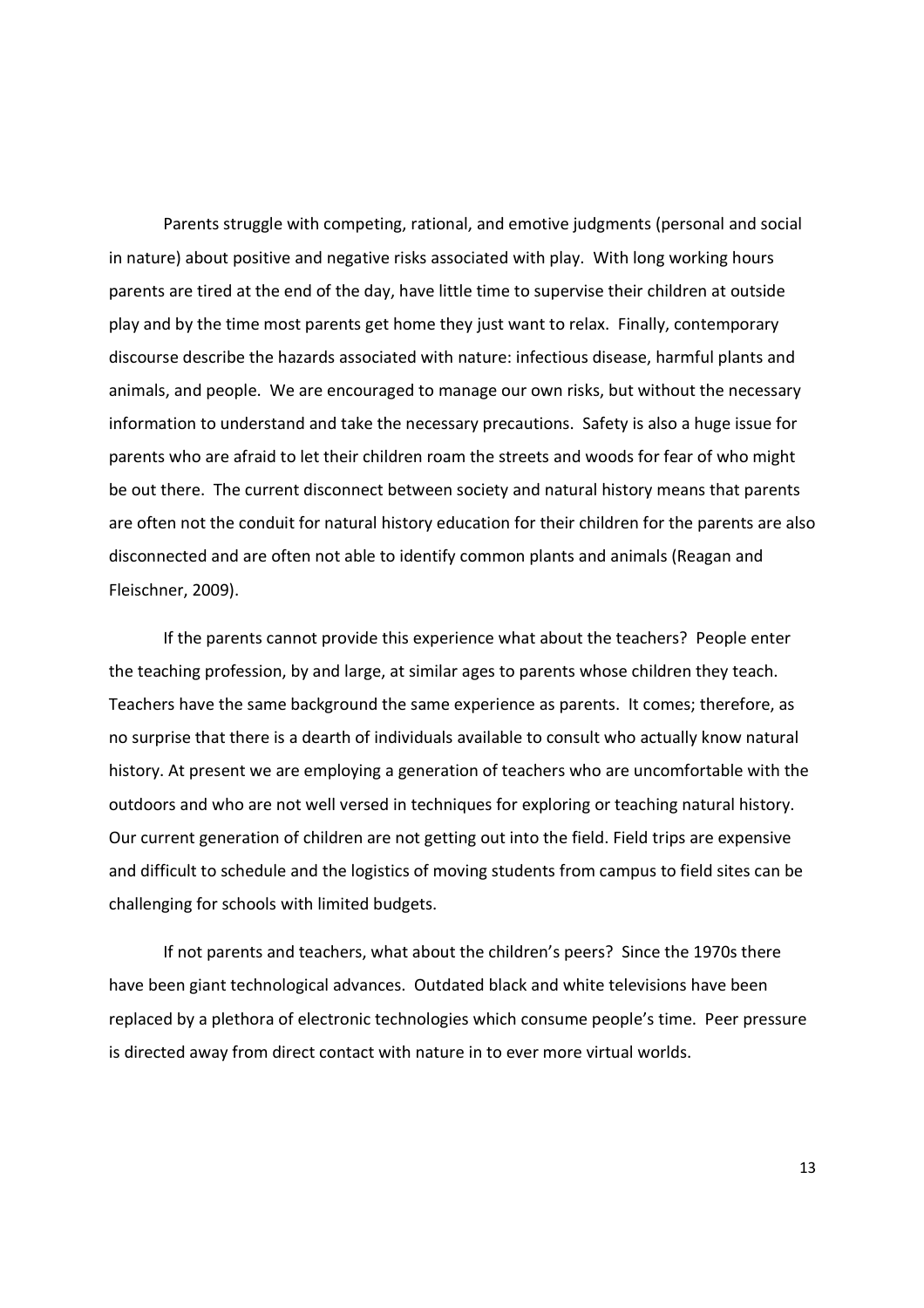If we do not gain our knowledge and understanding of nature at first how do we obtain it vicariously? Oliver G. Pike (1877-1963) premiered his film "In Birdland with Oliver Pike" at London's Palace Theatre of Varieties in August 1907. This was the first British wildlife film to be screened to a paying audience. The BBC established its Natural History Unit in 1957 and in its 50 plus years of history has become preeminent in the field. How many people watch natural history programmes (Table 2)?

| Programme                                                                          | Viewing Figures (Millions) w/e 7 | Percentage of UK  |  |
|------------------------------------------------------------------------------------|----------------------------------|-------------------|--|
|                                                                                    | Nov 2010                         | Population (61.84 |  |
|                                                                                    |                                  | Million)          |  |
| The X Factor Results                                                               | 14.29                            | 23.11             |  |
| <b>Strictly Come Dancing</b>                                                       | 11.12                            | 17.98             |  |
| Eastenders                                                                         | 10.40                            | 16.82             |  |
| Downton Abbey                                                                      | 10.20                            | 16.49             |  |
| Countryfile                                                                        | 8.00                             | 12.94             |  |
| The One Show                                                                       | 4.98                             | 8.05              |  |
| Masterchef: The Professionals                                                      | 3.26                             | 5.27              |  |
| David Attenborough's First Life                                                    | 3.16                             | 5.11              |  |
| Eggheads                                                                           | 2.37                             | 3.82              |  |
| The Natural World                                                                  | 2.17                             | 3.51              |  |
| Autumnwatch                                                                        | 2.15                             | 3.48              |  |
| <b>Autumnwatch Unsprung</b>                                                        | 1.81                             | 2.93              |  |
| (Source: http://www.barb.co.uk/report/weeklyTopProgrammesOverview? s=3 accessed 21 |                                  |                   |  |

Table 2: Television viewing figures week ending 7<sup>th</sup> November 2010

Nov 2010)

What emerges from these data is that relatively few people are watching the specialised nature programmes whereas many more pick up natural history slots in programmes such as The One Show. The largest audience, as we know, are for the general entertainment programmes. Perhaps new technologies are providing people with natural history information in different ways?

There is another factor. Where is nature? In North America, a frontier mentality persists in the cultural mindset and rich biodiversity is associated only with remote areas, reflecting a model of an empty world in which human development is completely isolated from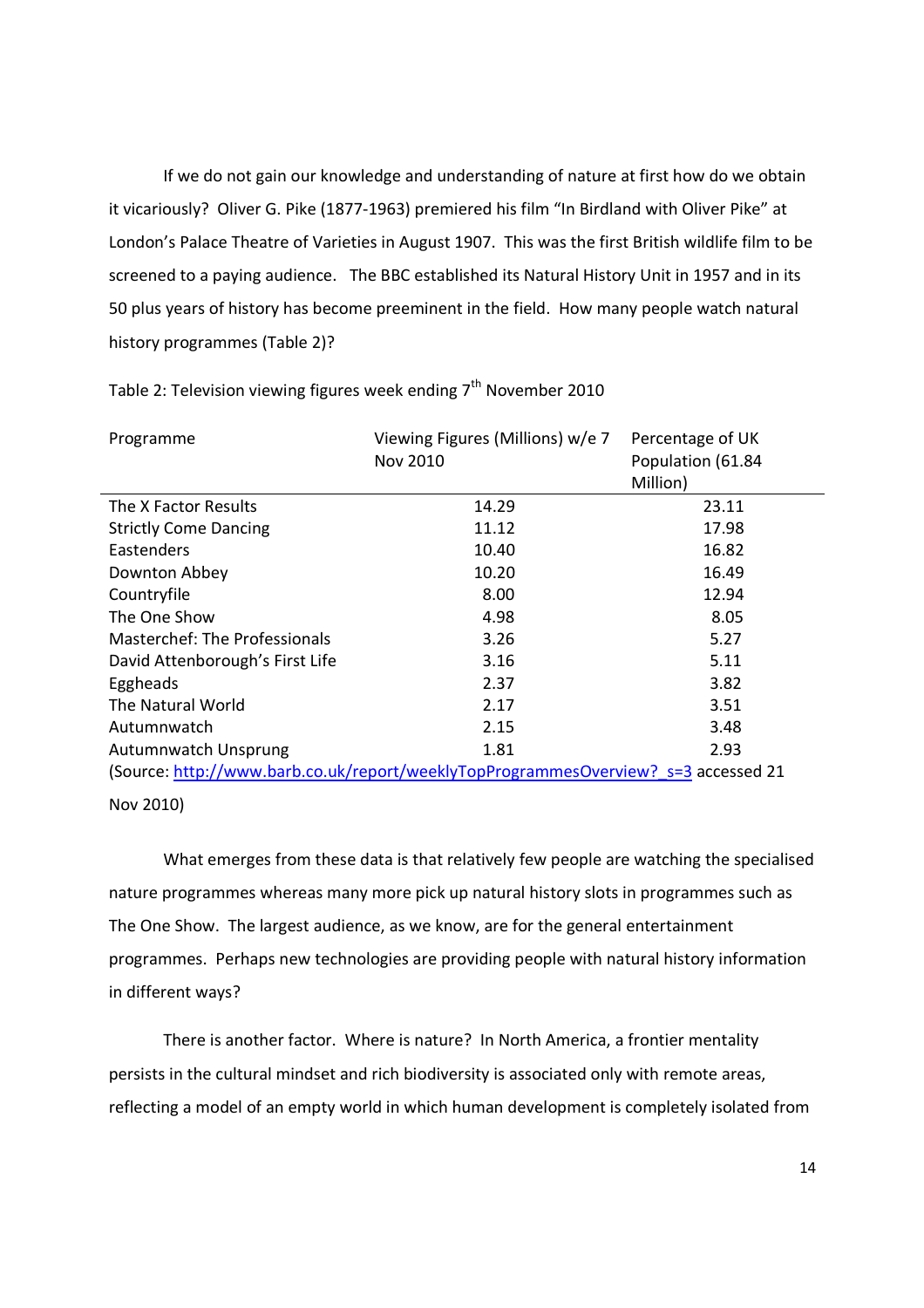the natural (wild) processes. This need not be the case and Farina et al. (2003) contrast the North American paradigm with the Mediterranean paradigm which they describe as the full world vision in which plasticity, adaptation to disturbance, and the persisting of biological refugia are key factors responsible for the landscape dynamics. However, it is the empty world model that dominates our thinking. It is from which this model that the mindset of the dominance of the economic capital over the natural and cultural ones is drawn, a mindset that has been exported worldwide.

This attitude of otherness can also been seen in attitudes towards wildlife in cities. Elton (1966) considered urban areas to be biological deserts as he assumed that the multitude of exotic plants found in gardens would have few species associated with them. Loram et al. (2007) estimated that approximately 8,000 km<sup>2</sup> of the UK is covered by gardens. Owens (2010) records 2,673+ species of plants and animals in a  $741m^2$  garden in Leicester. The plus sign in the figure of 2,673+ is attributed to the unidentified Colleoptera. Owens notes that exotic as well as native species of plant are used by the animals in the garden with, for example, one moth larva feeding on 12 native and 42 exotic species.

Nature is important to children's development - intellectually, emotionally, socially, spiritually and physically; and research indicates as children's connection to and time spent with nature has diminished, childhood ailments and medical problems have vastly increased (Staempfli, 2009; Louv, 2005). Nature is also important to the health and wellbeing of adults. People who live within 500 m of accessible green space are 24 per cent more likely to meet recommended levels of physical activity, while reducing the numbers of sedentary individuals in the population by just 1 per cent could reduce morbidity and mortality rates valued at £1.44 billion for the UK.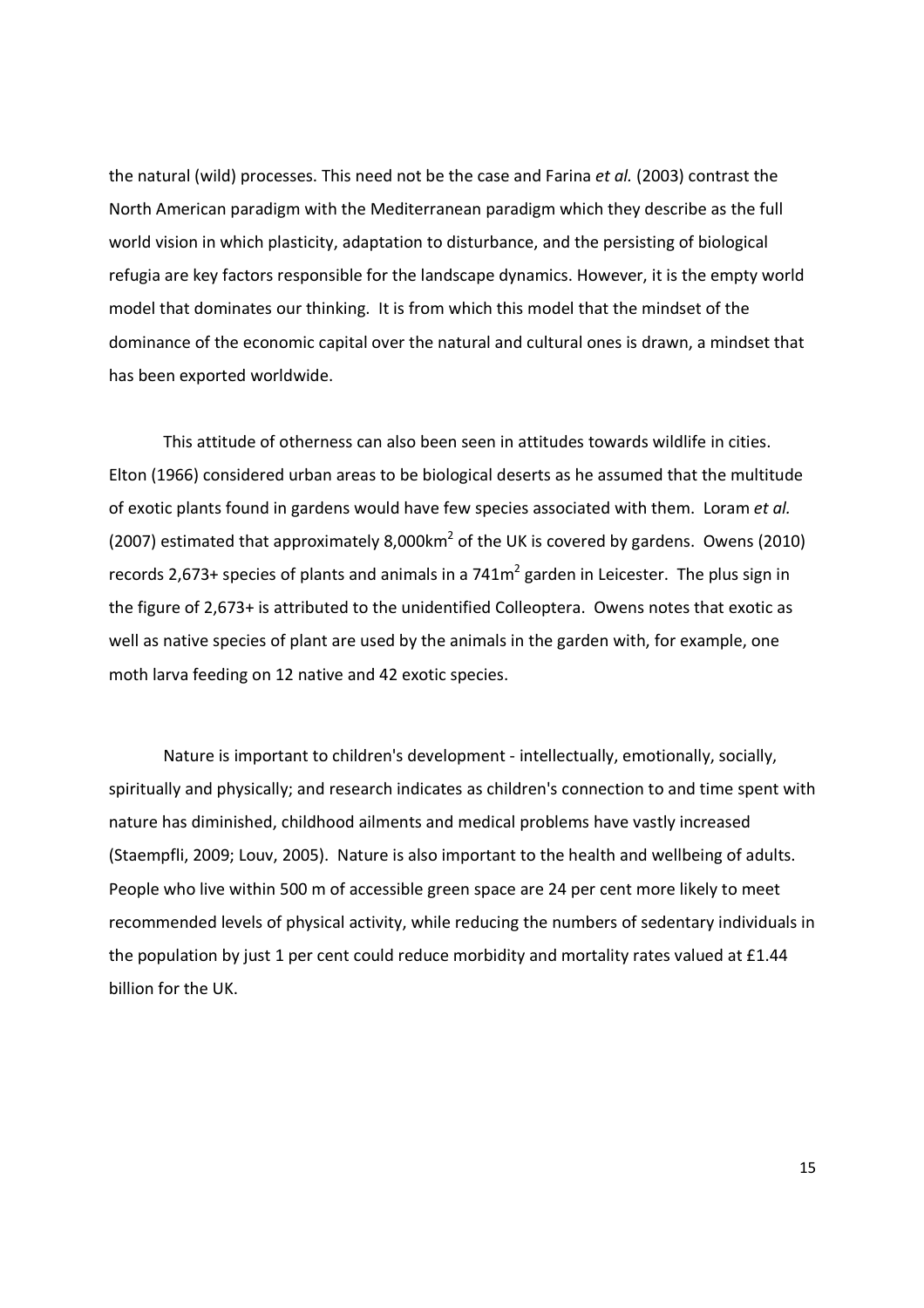#### **Pre-nuptial agreement**

Despite this low level of knowledge we are seeing a shift, one that brings the importance of nature once more to the fore. The European Environment Agency's fourth Environment State and Outlook report (SOER 2010) highlights a need for a greater understanding of the links between climate change, biodiversity, resource use and people's health - and how tools like spatial planning, ecological tax reform, pollution prevention, precaution and resource accounting can underpin a natural capital-based approach to their management (EEA, 2010).

The natural environment provides a range of services from simple and obvious things like food, water and many materials, to more complex things like the regulation of climate through carbon sequestration or of flooding through water storage. There are also less tangible aesthetic and recreational services that it provides such as places to relax, seek inspiration or exercise. These benefits that humans receive from the functions of the natural world have been called ecosystem services. They are the direct and indirect result of past and present ecosystem processes such as soil formation, water and nutrient cycling and primary production (harnessing energy from sunlight). Biodiversity (a convenient technical term that has entered broader usage to capture the diversity of the whole living world, from genes and individual species, through to plant and animal communities and entire biomes) plays a critical role in all of these processes and as a result is often viewed as the vital underpinning for most, if not all, ecosystem services.

The Millennium Ecosystem Assessment published in 2005 introduced ecosystem services to a wider audience and made an assessment of the state of these services on a global scale. A national assessment of these services, the UK National Ecosystem Assessment, is currently underway and due to report in June, 2011. The interest in attempting to place a monetary value on ecosystem services is to help inform policies and other decisions by all sectors (see Defra, 2007). In practice, while some services such as food and timber already have defined market values, many are not (and may never be) traded. Some benefits are intangible and difficult to value, even though many of them are simply irreplaceable – the way in which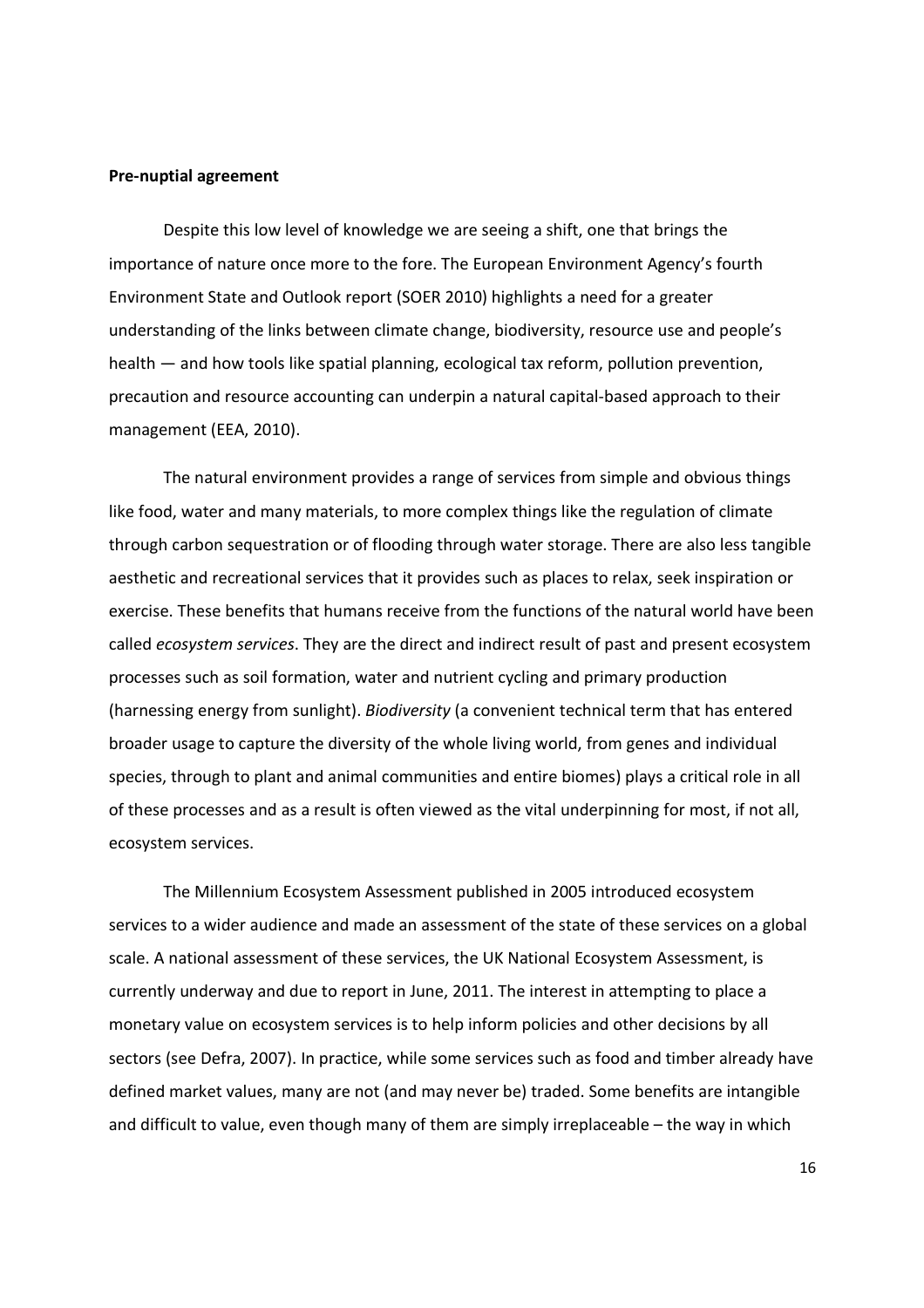water is filtered and cleaned for example, as it passes through healthy wetlands is for all practical purposes irreplaceable. The economic benefits from the mangroves of collecting wood, providing nurseries for offshore fisheries and protection against storms total \$10,821 a hectare, far outweighing the benefits of converting them into a shrimp farm. Valuation is particularly problematic for species that simply enrich our lives (what price a Skylark?) and other cultural services such as the aesthetic qualities of our landscapes. Nonetheless, it has been estimated that the cost of global biodiversity decline under a business as usual scenario could be 14 trillion Euros by 2050 (Braat et al., 2008). More specific valuations of the benefits derived from ecosystem services, and the cost of their loss, already provide a compelling case for the conservation of our natural heritage in England (Natural England, 2009).

In 2007, environment ministers from the governments of the G8+5 countries, meeting in Potsdam, Germany, agreed to "initiate the process of analysing the global economic benefit of biological diversity, the costs of the loss of biodiversity and the failure to take protective measures versus the costs of effective conservation." The Economics of Ecosystems and Biodiversity (TEEB) study, which emerged from that decision, has delivered a series of reports addressing the needs of major user groups: national and local decision makers, business and the wider public. TEEB is hosted by the United Nations Environment Programme and supported by the European Commission, the German Federal Ministry for the Environment, Nature Conservation and Nuclear Safety, the UK government's Department for the Environment, Food and Rural Affairs, and Department for International Development, Norway's Ministry for Foreign Affairs, Sweden's Ministry for the Environment, The Netherlands' Ministry of Housing, Spatial Planning and the Environment and Japan's Ministry of the Environment. Interestingly it was chaired by a career banker, Pavan Sukhdev.

TEEB make the case for systematic appraisal of the economic contribution of biodiversity and ecosystem services to human well-being; and for routine steps to prevent that contribution being lost or diminished through neglect or mismanagement. It is an appeal to each of us, whether a citizen, policy maker, local administrator, investor, entrepreneur or

 $17$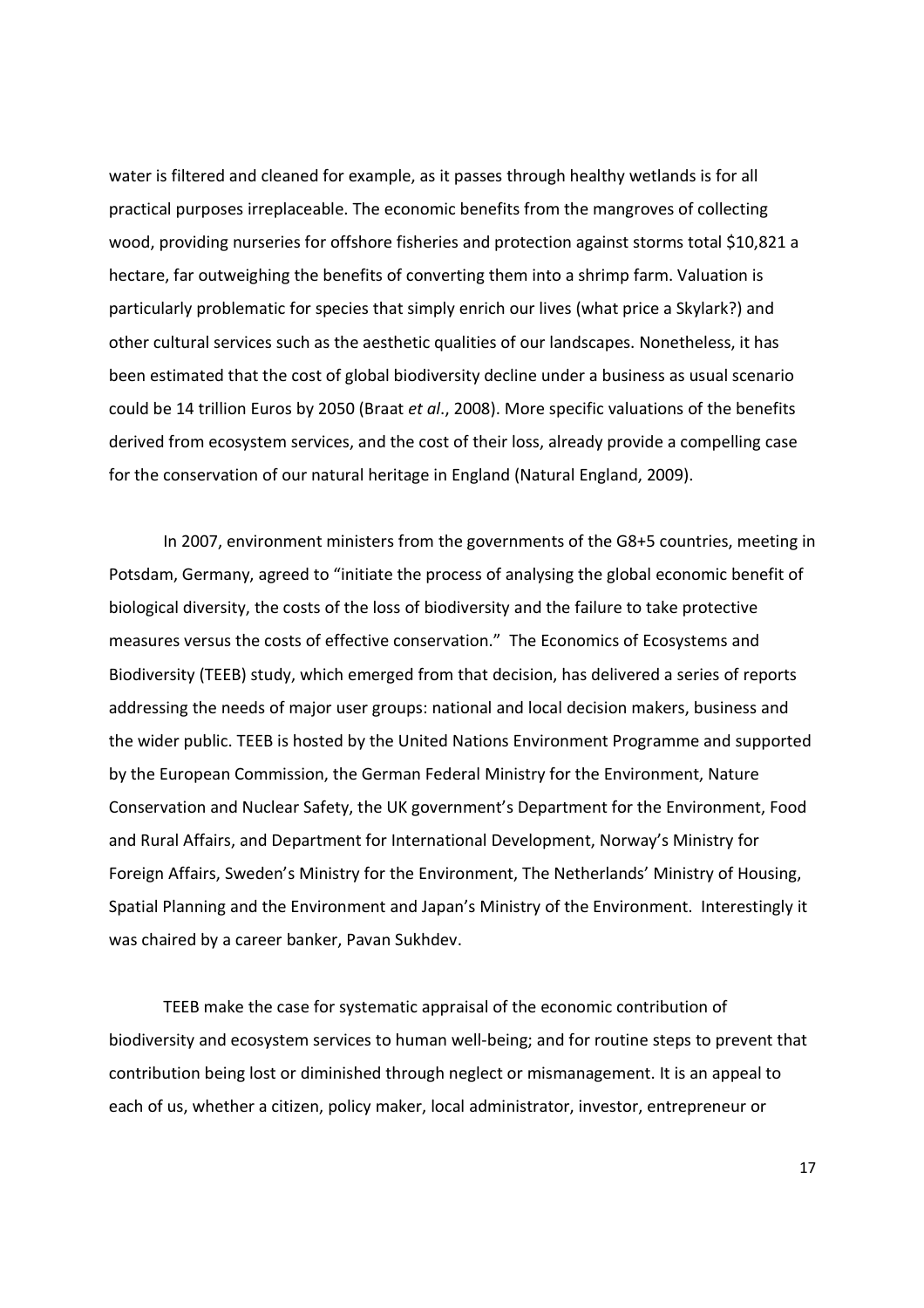academics, to reflect both on the value of nature, and on the nature of value. Applying economic thinking to the use of biodiversity and ecosystem services can help clarify two critical points: why prosperity and poverty reduction depend on maintaining the flow of benefits from ecosystems; and why successful environmental protection needs to be grounded in sound economics, including explicit recognition, efficient allocation, and fair distribution of the costs and benefits of conservation and sustainable use of natural (TEEB, 2010).

Valuation is seen not as a panacea, but rather as a tool to help recalibrate the faulty economic compass that has led us to decisions that are prejudicial to both current well-being and that of future generations. The invisibility of biodiversity values has often encouraged inefficient use or even destruction of the natural capital that is the foundation of our economies (TEEB, 2010).

In summary, TEEB's approach to valuing ecosystems and biodiversity is one that acknowledges the limits, risks, and complexities involved; covers different types of value appreciation; and includes various categories of response at the level of public policies, voluntary mechanisms and markets. In situations where cultural consensus on the value of ecosystem services is strong and the science is clear, it may be relatively straightforward to demonstrate values in monetary terms and capture them in markets. This applies most obviously to commodity values such as the number of livestock or cubic meters of timber, but can equally be applied to amount of carbon storage or the supply of clean water. On the other hand, in more complex situations involving multiple ecosystems and services, and/or plurality of ethical or cultural convictions, monetary valuations may be less reliable or unsuitable. In such cases, simple recognition of value may be more appropriate (TEEB, 2010).

As approaches to valuing a wider range of ecosystem services are developed, it is important to realise that most services are provided by the interaction of living and non-living components of nature, rather than by individual species, and that many of the services are provided by the little things about which most members of the public know little, and care even less. Nevertheless, there is good evidence that increased rates of some ecosystem processes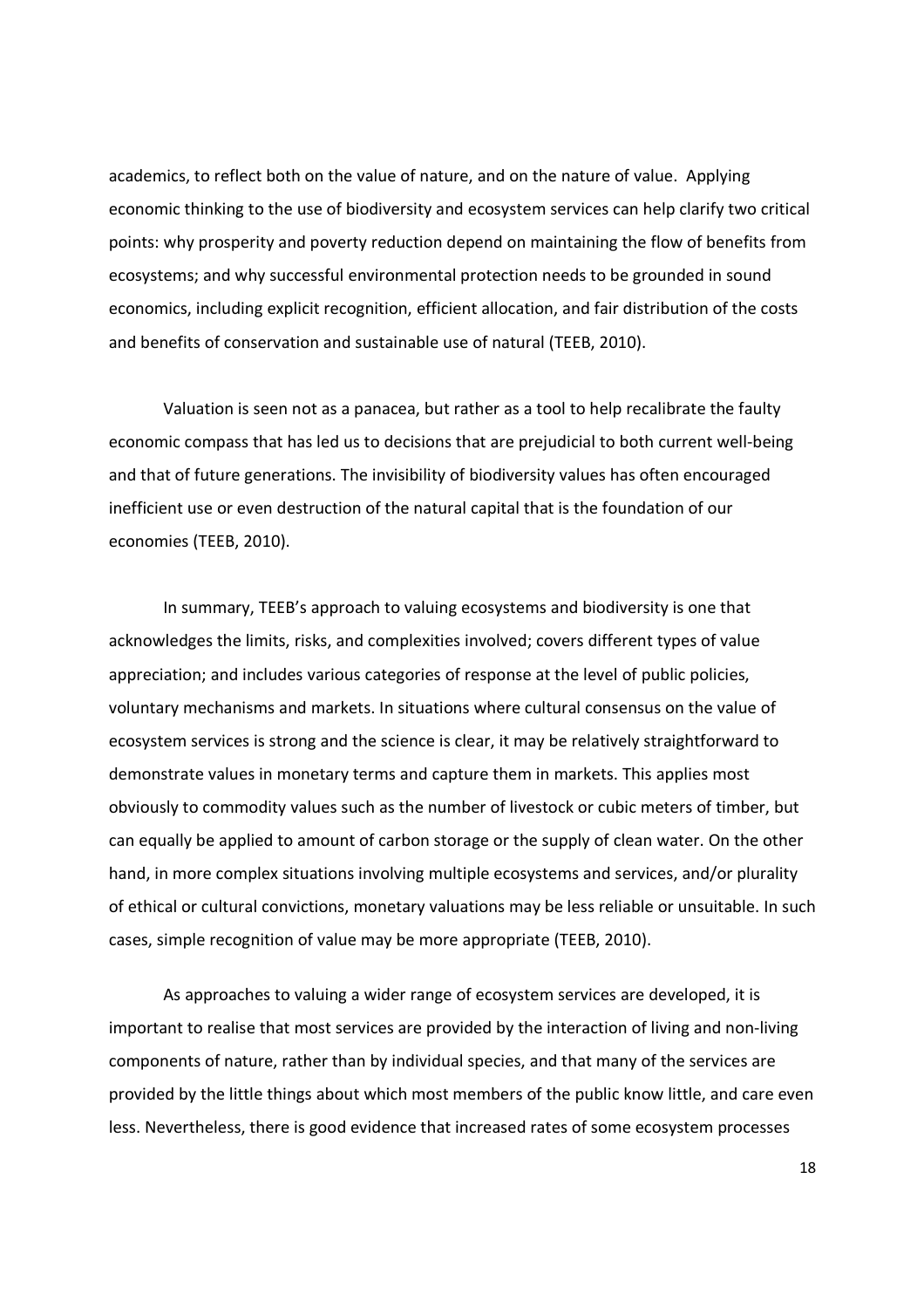(plant productivity for example) are associated with increased numbers of species (Hooper et al., 2005; Balvenera et al., 2006; Hector & Bagchi, 2007) and as conditions change, different species may fulfil different roles. So how can diverse ecosystems be valued? Is placing an economic value on everything the way forward? Standard neoclassical economic analysis suggests certain outcomes but assumes that humans are rational and behave in a way to maximise their individual self-interest. This model of the 'rational man' yields a powerful tool for analysis, but it has many shortfalls that can lead to unrealistic economic analysis and policymaking. The many concepts from behavioural economics and psychology can be distilled down to seven key principles, which highlight the main shortfalls in the neoclassical model of human behaviour.

The seven principles:

- 1. Other people's behaviour matters: people do many things by observing others and copying; people are encouraged to continue to do things when they feel other people approve of their behaviour.
- 2. Habits are important: people do many things without consciously thinking about them. These habits are hard to change - even though people might want to change their behaviour, it is not easy for them.
- 3. People are motivated to 'do the right thing': there are cases where money is demotivating as it undermines people's intrinsic motivation.
- 4. People's self-expectations influence how they behave: they want their actions to be in line with their values and their commitments.
- 5. People are loss-averse and hang on to what they consider 'theirs'.
- 6. People are bad at computation when making decisions: they put undue weight on recent events and too little on far-off ones; they cannot calculate probabilities well and worry too much about unlikely events; and they are strongly influenced by how the problem/information is presented to them.
- 7. People need to feel involved and effective to make a change: just giving people the incentives and information is not necessarily enough (Dawney and Shah, 2005).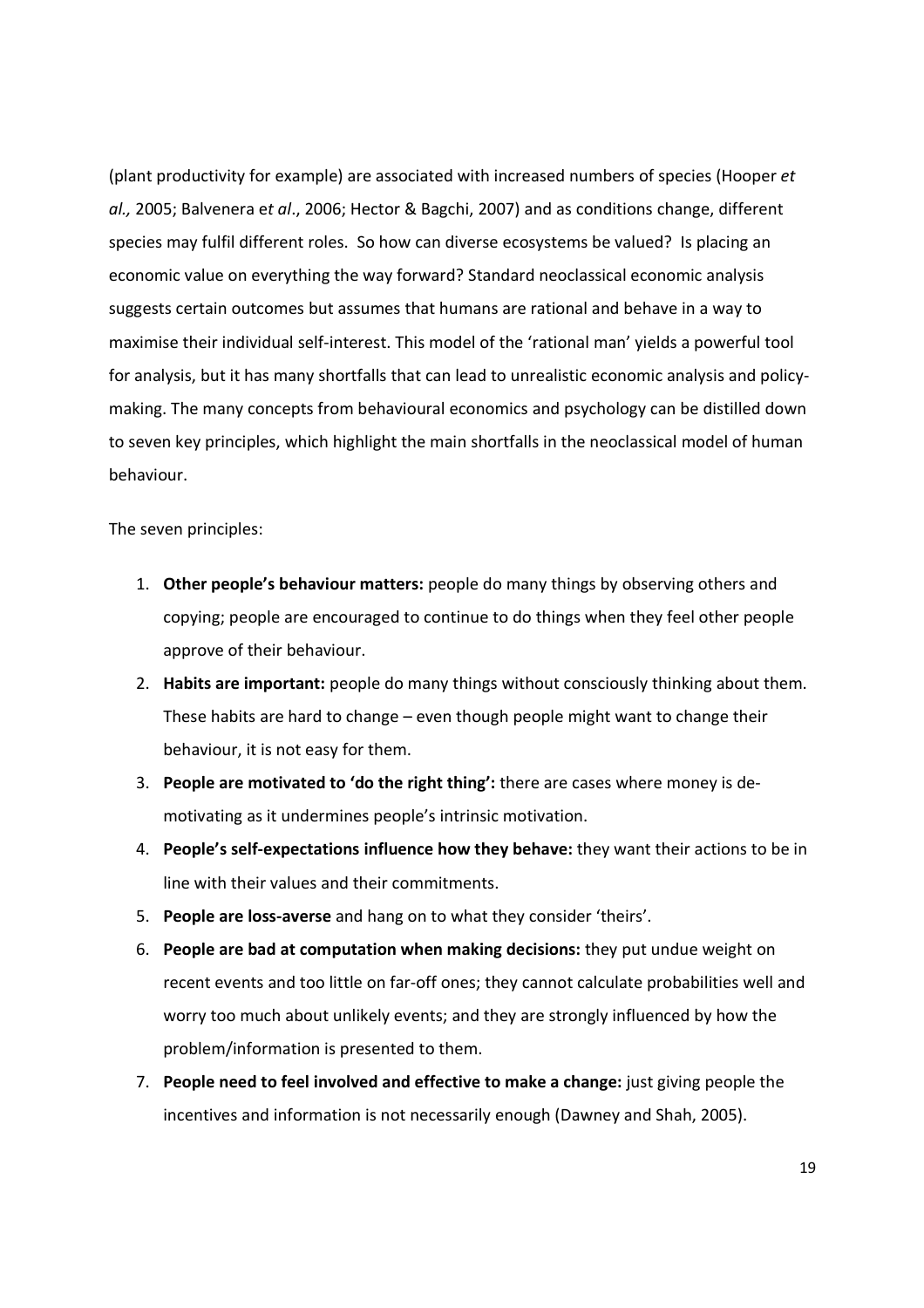What this suggests is that we need a re-think, a re-appraisal of how we approach the future, and this is where my and my Post Graduate Researchers' (PGRs) endeavours have resonance. Collectively we have been examining issues such as the establishment of large scale conservation strategies in Cheshire, Greater Manchester, and more recently in Halton and Warrington. We have been exploring how ecosystems are valued, and how those values change spatially and temporally, and we have been working to engage with communities in these discussions through aspects of art and science. However, this is dangerous thinking. Environmental politics, as any politics, can be described in three layers: preservation, reformation, and transformation. The first is directed at the preservation of certain aspects of or natural environment, or more widely at our nature and built environment, for example establishing a nature reserve. The second layer is to reform particular kinds of activity which are seen as environmentally damaging, for example adding pollutants, inadvertently or accidentally in to rivers -- we see the benefits of such an approach in the markedly improved water quality in the River Irwell. The third layer, the most radical, is directed at transforming society, including their work and consumption patterns, for example the consumption of land for development. It is into the area of transformation that my research work and that of my PGRs fits. The "environmental citizen" position concentrates on the first two layers. The third layer is generally not encouraged as it challenges social, political, and economic structures and is, to a greater or lesser extent, destabilising (Peterson and Lupton, 1996).

Yet, this might not be enough. Is Natural Capital is to be viewed as a commodity? If it is we see from the studies of Pine and Gilmore (1999) that commodities pass through stages: as commodities, goods, services, experiences, and transformations. What does this mean for the natural environment? Will we begin to move from perceiving the Natural Environment as providing services into something that provides experience? If so how will we adapt to this change? We see it in other forms of culture: music, art, theatre are all marketed as experiences, so why not our Natural Capital?

#### **Conclusion**

 $20<sup>2</sup>$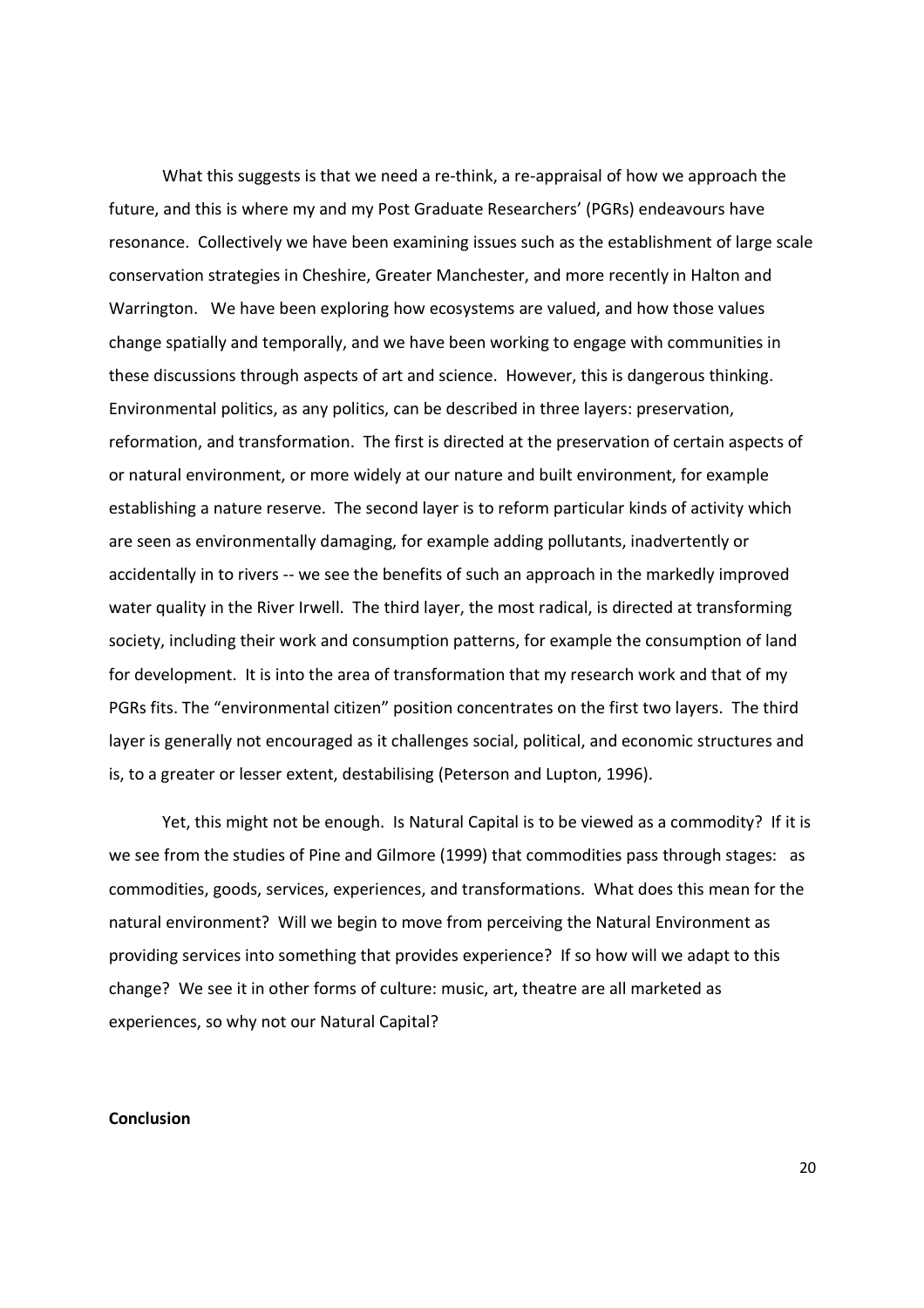Sir John Lawton, an Ecologist, former head of the Natural Environment Research Council, and former Chair of the Royal Commission on Environmental Pollution, reminds us in the talks I have heard him present, that we undertake our nature conservation activates under licence from society. Put another way, through legislation as well as through a moral code -that is to say through culture --, it is society that provides the context and gives permission for conservation actions to be undertaken. So how are our cultural changes reflected in our attitude to the natural world? How has our culture, our customs, ideas and social behaviour towards the environment around us, developed over the last millennia? Have we evolved culturally? This is has been the central question of this lecture. It is a question for each of us to answer individualy.

Whilst the nuances of the relationship might have changed it is contestable weather we have evolved in terms of the major theme of Aristotle's statement; that is that nature is there to serve people. What we have seen over the centuries is simply a re-framing of the same idea. At different times different things are valued as more or less important. In the future with the pressures of high human population, the lack of cheap energy and the impact of climate change which bits of nature will be valued more highly and which less so. Will we value local food production and see, as many forecast, roof gardens, green edible walls and gardens and parks devoted to horticulture? Will access to green spaces become a commodity that is sold? In the UK where we have free access to parks this seems abhorrent. However, in London there is a history of restricting access to the green space in many of the squares; in Shanghai, China I came across a park with an admission fee and in Crete a walk down a valley to the coast where there was a toll. Darwin acknowledged that the prime notion which catalyzed the rest of his theory was derived from Malthus; a fact repugnant to many then as today (Todes, 1989). Malthus' central idea was that nature (agriculture and sexual behavior) placed limits on man, just as, as Darwin confirmed, natural forces explained the growth and disposition of other species (Malthus, 1798). However, Dresner (2008) recently remarked that what was once understood as a profoundly reactionary view, the setting of mankind's limits by nature, might today be seen as both valid and intellectually progressive.

 $21$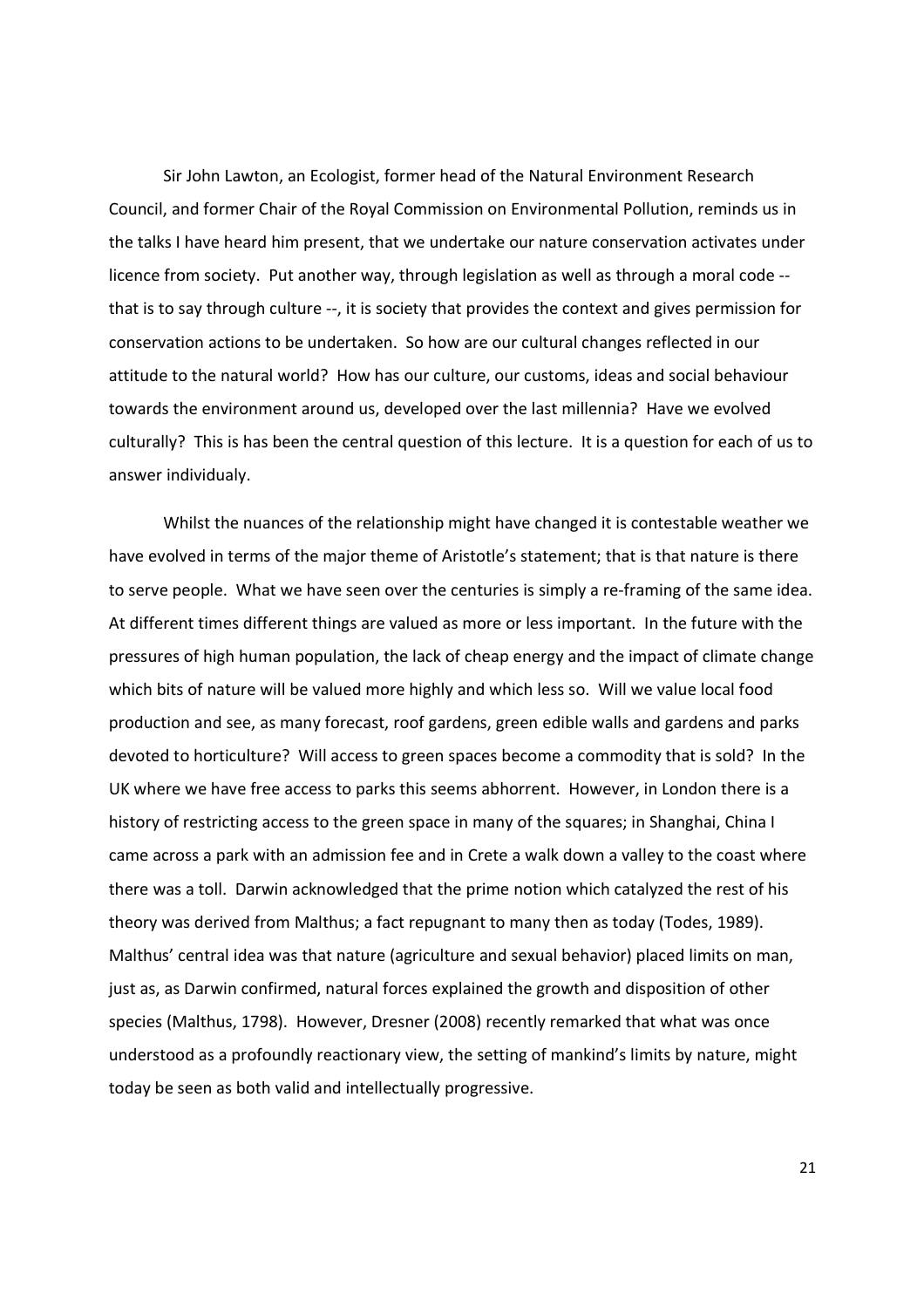### **Acknowledgements**

Professor James acknowledges the support given by Cheryl Dunleavy, Alban Pearce, Fraser Durie, Laurence Murphy, Luke Blazejewski, Dr. David Gledhill, and Damian Smith in the presentation of his inaugural lecture.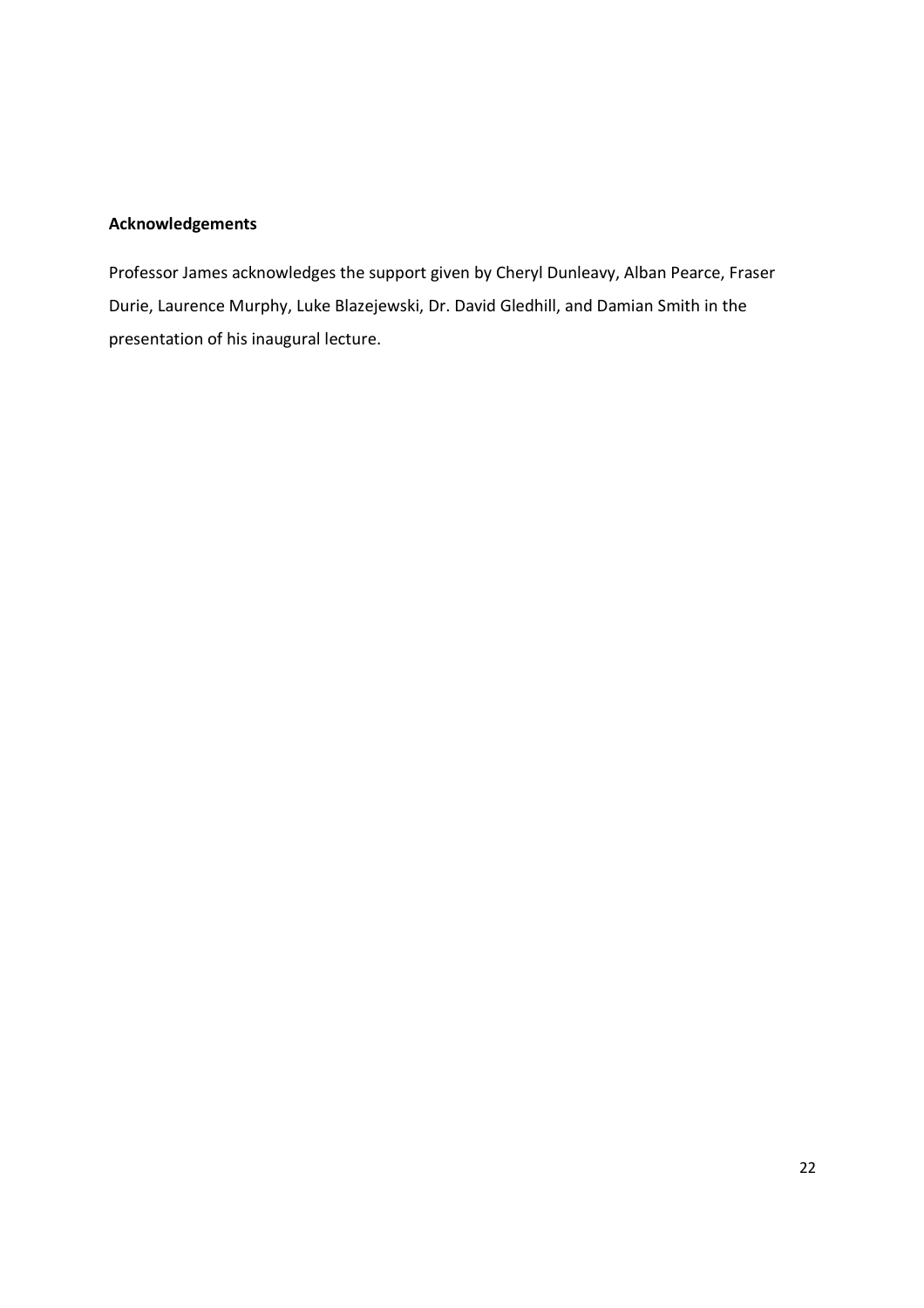### **References:**

Adams, W.M. (1996) Future Nature Earthscan, London

Braat, L., ten Brink, P., Bakkes, J., Bolt, K., Braeuer, I., ten Brink, B., Chiabai, A., Ding, H., Gerdes, H., Jeuken, M., Kettunen, M., Kirchholtes, U., Klok, C., Markandya, A., Nunes, P., van Oorschot, M., Peralta-Bezerra, N., Rayment, M., Travisi, C., and Walpole, M., (2008) The Cost of Policy Inaction (COPI): The Case of not Meeting the 2010 Biodiversity Target. European Commission: Brussels.

Cocker, M. and Mabley, R. (2005) Birds Britannica Chatto & Windus, London

Conway, H. (1996) Public Parks Shire Publications Ltd, Buckinghamshire

Dawney, E. and Shah, H. (2005) Behavioural economics: seven principles for policy-makers New Economics Foundation, London

Defra (2007) An Introductory Guide to Valuing Ecosystem Services. Defra: London.

Dresner S. (2008) The principles of sustainability. Earthscan Publications Ltd, London

Elton, C.S. (1966) The pattern of animal communities Methuen, London

England Marketing (2009) Report to Natural England on Childhood and nature: a survey on changing relationships with nature across generations England Marketing, Warboys, Cambridgeshire

Engles, F. (1987) The Condition of the Working-Class in England in 1844 Penguin Books, London p262 First Published 1845

Fairbrother, N. (1972) New Lives, New Landscapes Penguin Books Ltd, Harmondsworth

Farina, A., Johnson, A.R., Turner, S.J. and Belgrano, A. (2002) 'Full' world versus 'empty' world paradigm at the time of Globalisation Ecological Economics 45 11-18

Fedden, R. (1974) The National Trust: Past & Present (Revised Edition) Jonathan Cape, London

Haeckel E. (1869) Ueber Entwickelungsgang und Aufgabe der Zoologie. Gesammelte populare Vortrage aus dem Gebiete der Entwickelungslehre (Heft 2) Strauss, Bonn

Hazell, D.L., Heinsohn, R.G. and Lindenmayer, D.B. 2005. Ecology. pp. 97-112 in Grafton, R.Q., Robin, L. and Wasson, R.J. (eds.), Understanding the Environment: Bridging the Disciplinary Divides. University of New South Wales Press, Sydney, NSW: (p. 99)

Hector, A. & Bagchi, R. (2007) Biodiversity and ecosystem multi-functionality. Nature 448 188-190.

Holland, P., Spence, I. and Sutton, T. (1984) Breeding Birds in Greater Manchester Manchester **Ornithological Society**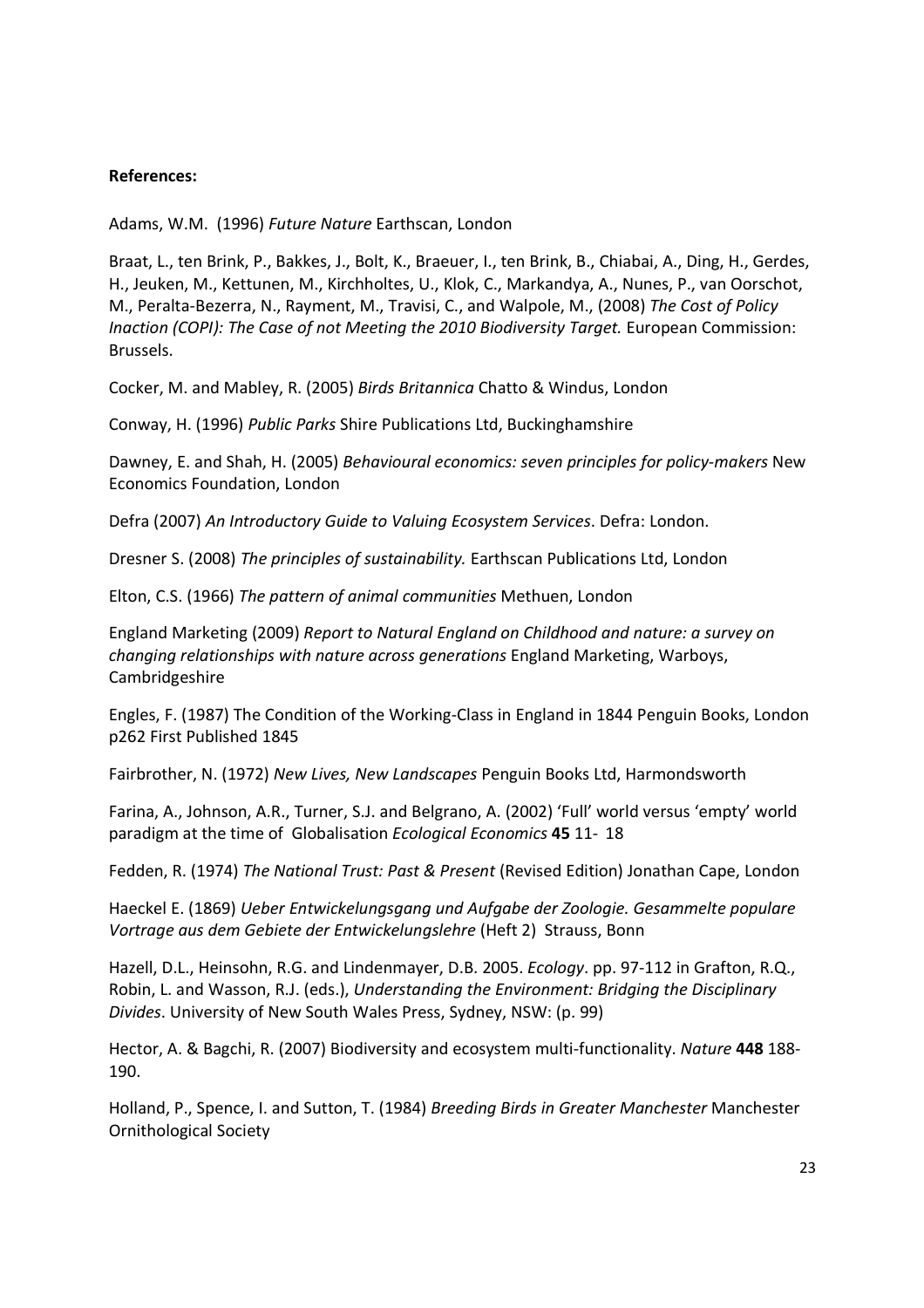Honari, M and Boleyn, T. (1999) Health Ecology: Health, culture and human-environment interaction Routledge, London

Hooper, D.U., Chapin, III, F.S., Ewil, J.J., Hector, A., Inchausti, P., Lavorel, S., Lawron, J.H., Lodge, D.M., Loreau, M., S. Naeem, S., B. Schmid, B., , H. Seta La, H., Symstad, A. J., Vandermeer, J. & Wardle, D. A. (2005) Effects of biodiversity on ecosystem functioning: a consensus of current knowledge. Ecological Monographs, 75: 3-35.

Lawton, J.H., Brotherton, P.N.M., Brown, V.K., Elphick, C., Fitter, A.H., Forshaw, J., Haddow, R.W., Hilborne, S., Leafe, R.N., Mace, G.M., Southgate, M.P., Sutherland, W.J., Tew, T.E., Varley, J., & Wynne, G.R. (2010) Making Space for Nature: a review of England's wildlife sites and ecological network. Report to Defra.

Leroi, A. M. (2010) Aristotle's Lagoon. BBC Four

Loram, A., Tratalos, J., Warren, P.H. and Gaston, K.J. (2007) Urban domestic gardens (X): the extent and structure of the resource in five major cities. Landscape Ecology 22 601-615

The Daily Telegraph (2011) The Essential Guide to Garden Birds The Daily Telegraph in association with the RSPB, London

Louv. R. (2008) Last Child in the Woods Algonguin Books. Chapel Hill. North Carolina

Malthus TR. (1798) An essay on the principle of population, as it affects the future improvement of society with remarks on the speculations of Mr. Godwin, M. Condorcet and other writers. J. Johnson, London

Moss, S. (2004) A Bird in the Bush: A Social History of Birdwatching. Aurum Press, London

Natural England (2009) Agri-environment schemes in England. A review of results and effectiveness. Natural England: Sheffield.

Owens, J. (2010) Wildlife of a garden: a thirty-year study Royal Horticultural Society, Peterborough

Peak and Northern Footpaths Society, (1973). Annual Report Accessed 15<sup>th</sup> Feb 2011 http://www.peakandnorthern.org.uk/pnfs-publications/documents/1972.pdf

Peak District National Park Authority (Not dated) Tourism in the Peak District National Park Peak District National Park Authority, Bakewell

Peterson, A. and Lupton, D. (1996) The New Public Health: Health and self in the Age of Risk (Chapter 4 Risk Discourse and 'the environment' Sage, London

Pine, J. and Gilmore, J. (1999) The Experience Economy, Harvard Business School Press, Boston